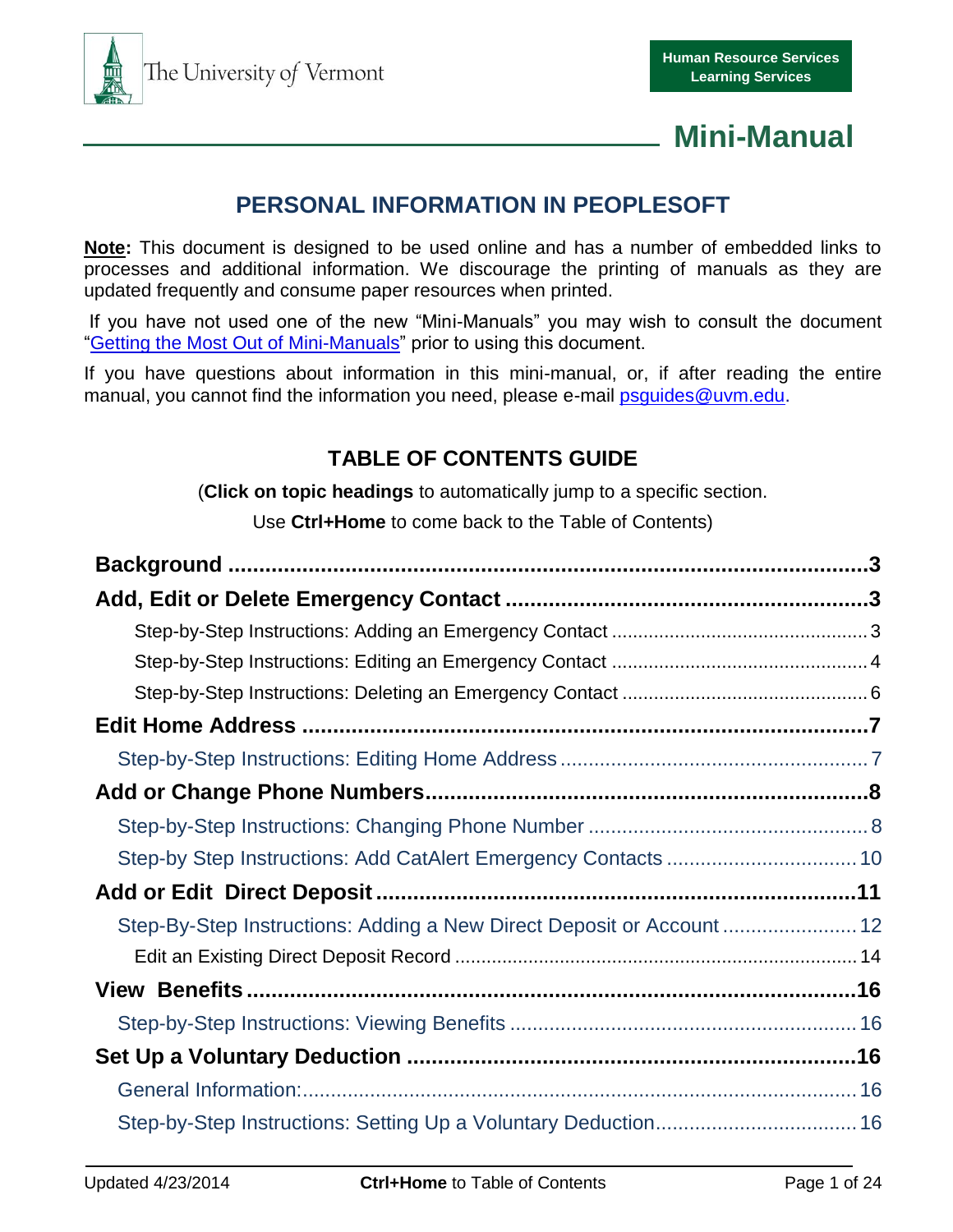

| What is the \$1.96 Life Credit in the earnings box on my paycheck? |  |
|--------------------------------------------------------------------|--|
|                                                                    |  |
|                                                                    |  |
| What does the extension field mean in the home phone number entry? |  |
|                                                                    |  |
|                                                                    |  |
|                                                                    |  |
|                                                                    |  |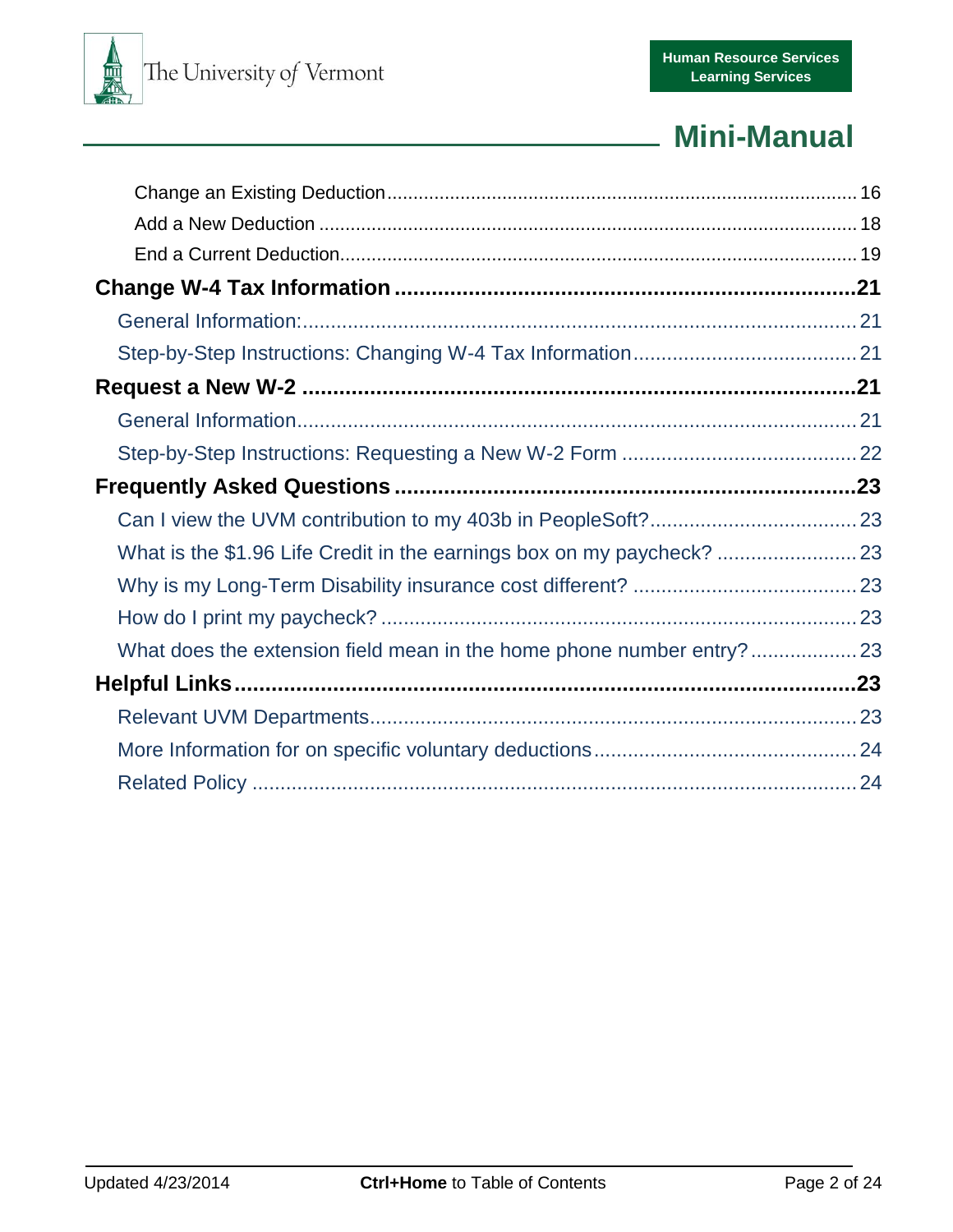

## <span id="page-2-0"></span>**Background**

Employee Self Service functions in PeopleSoft allows quick, easy changes to personal information.

Self Service functions currently available in PeopleSoft:

- [Add, Edit or Delete Emergency Contact](#page-2-1)
- [Edit Home Address](#page-6-0)
- [Add or Change Phone Numbers](#page-7-0)
- [Add or Edit Direct Deposit](#page-10-1)
- [View Benefits](#page-15-6)
- [Set Up a Voluntary Deduction](#page-15-2)
- [Change W-4 Tax Information](#page-20-0)
- [Request a New W-2](#page-20-3)
- Updating or reviewing Ethnicity

### <span id="page-2-1"></span>**Add, Edit or Delete Emergency Contact**

Use this process to add a new or make changes to existing emergency contacts. These directions apply to personal emergency contacts. To add CatAlert, the UVM emergency system, see [Add CatAlert Emergency Contacts](#page-9-0)

#### <span id="page-2-2"></span>**Step-by-Step Instructions: Adding an Emergency Contact**

- **1.** Log in to PeopleSoft through the **Human Resources Login** [\(www.uvm.edu/~erp/portal/\)](http://www.uvm.edu/~erp/portal/).
- **2.** Navigation: **Self Service > Personal Information > Emergency Contacts**
- **3.** The screen will open, displaying current information.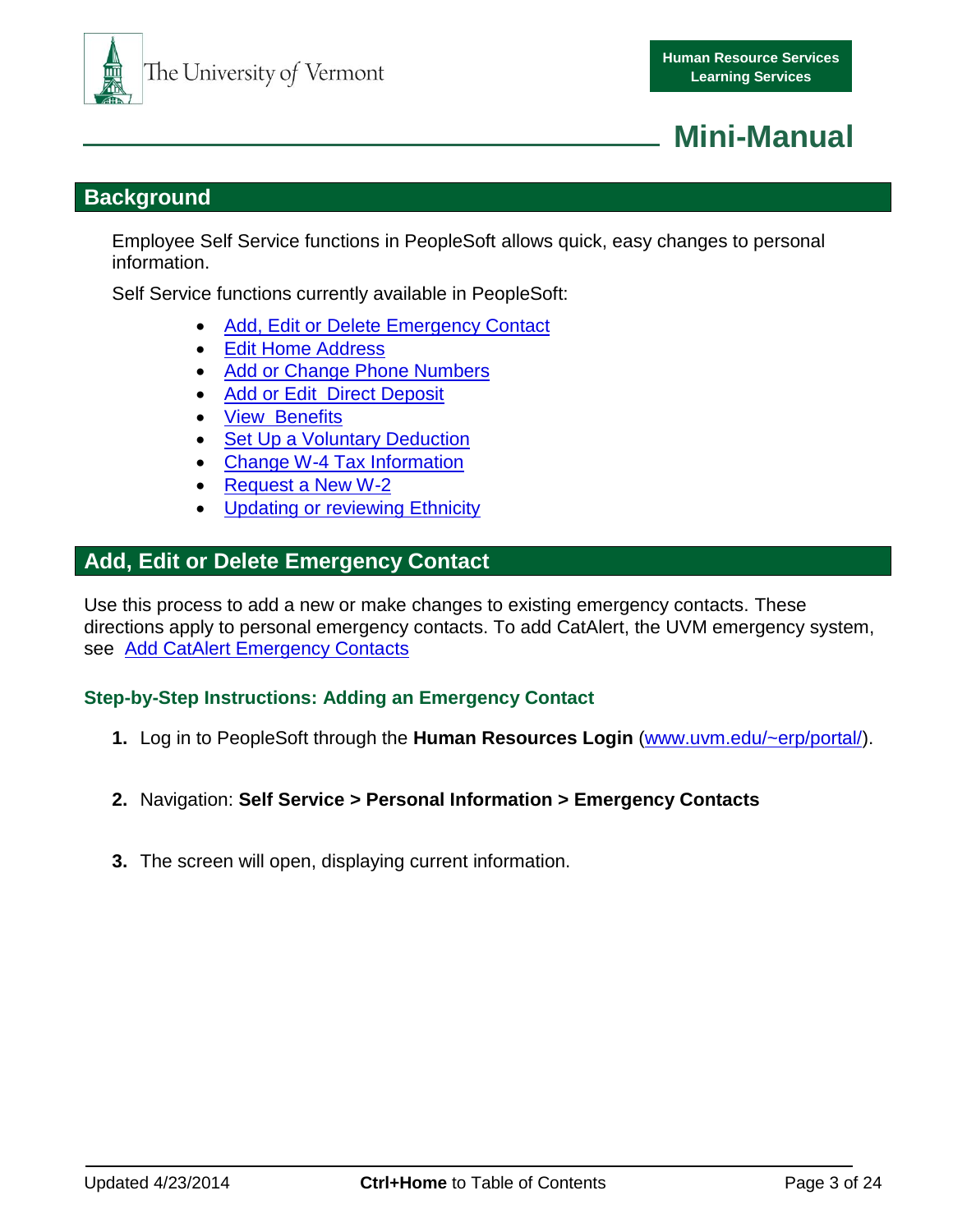

| <b>Emergency Contacts</b><br><b>Mickey Mouse</b> |                                 |                        |      |               |  |  |  |
|--------------------------------------------------|---------------------------------|------------------------|------|---------------|--|--|--|
| <b>Emergency Contacts</b>                        |                                 |                        |      |               |  |  |  |
| <b>Contact Name</b>                              | <b>Relationship to Employee</b> | <b>Primary Contact</b> | Edit | <b>Delete</b> |  |  |  |
| Donald Duck                                      | Friend                          | ⊽                      | Ł    | Ô             |  |  |  |
| <b>Minnie Mouse</b>                              | Sibling                         |                        | Ł    | Ô             |  |  |  |
| Add Emergency Contact<br>Save                    |                                 |                        |      |               |  |  |  |

- **4.** Click **Add Emergency Contact**.
- **5.** The **Emergency Contact Detail** page will appear. Enter the contact information and click **Save.**

| <b>Emergency Contacts</b>                                    |
|--------------------------------------------------------------|
| <b>Emergency Contact Detail</b>                              |
|                                                              |
|                                                              |
| <b>Address and Telephone</b>                                 |
| *Contact Name:                                               |
| Other<br>*Relationship to Employee:<br>▼                     |
| $\Box$ Contact has the same address as the employee          |
| $\Box$ Contact has the same telephone number as the employee |
| <b>Address</b>                                               |
| Country:<br><b>Change Country</b><br><b>United States</b>    |
| <b>Edit Address</b><br>Address:                              |
| Phone                                                        |
| <b>Telephone:</b>                                            |

#### <span id="page-3-0"></span>**Step-by-Step Instructions: Editing an Emergency Contact**

**1.** Log in to PeopleSoft through the **Human Resources Login** [\(www.uvm.edu/~erp/portal/\)](http://www.uvm.edu/~erp/portal/).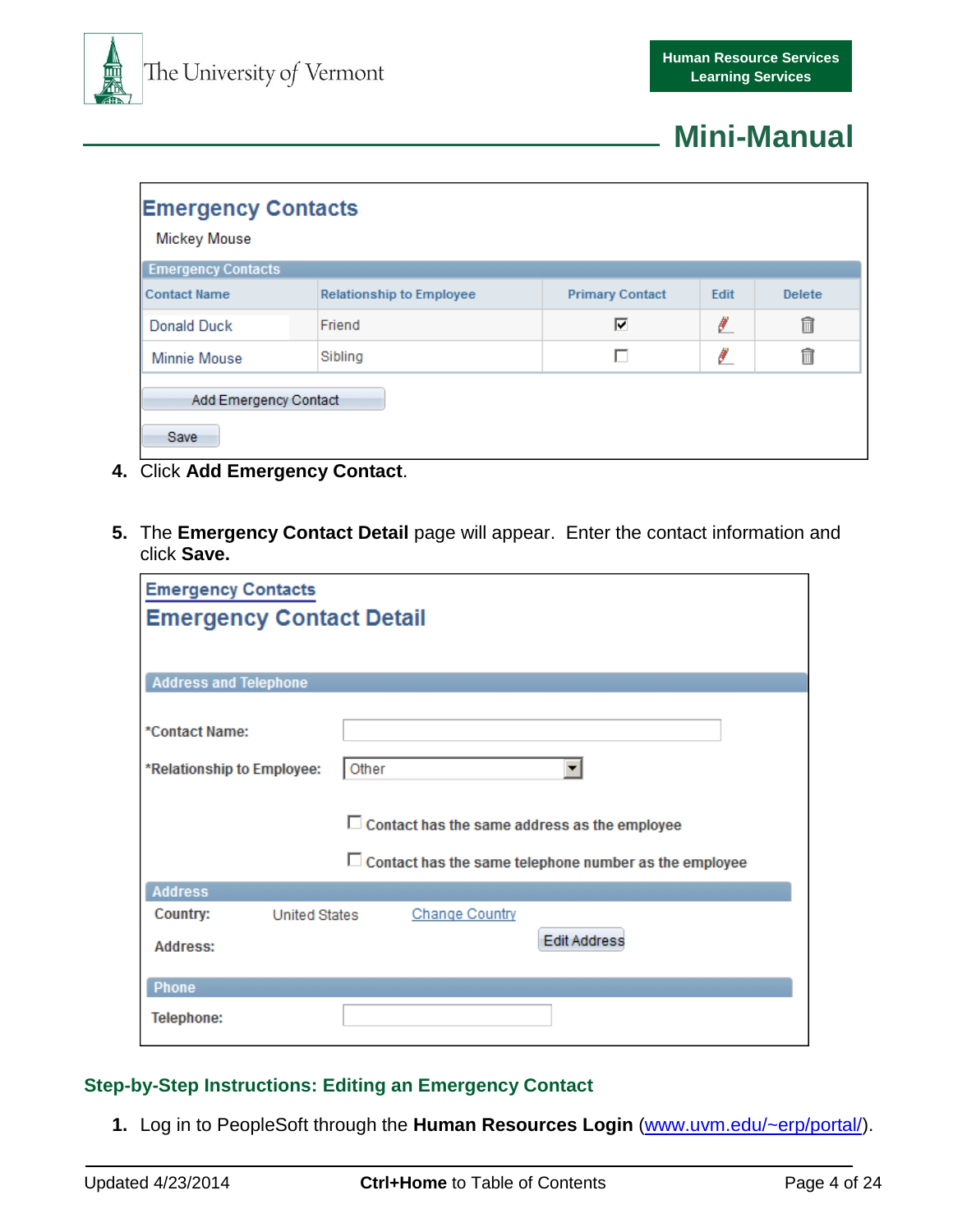



**2.** Navigation: **Self Service > Personal Information > Emergency Contacts**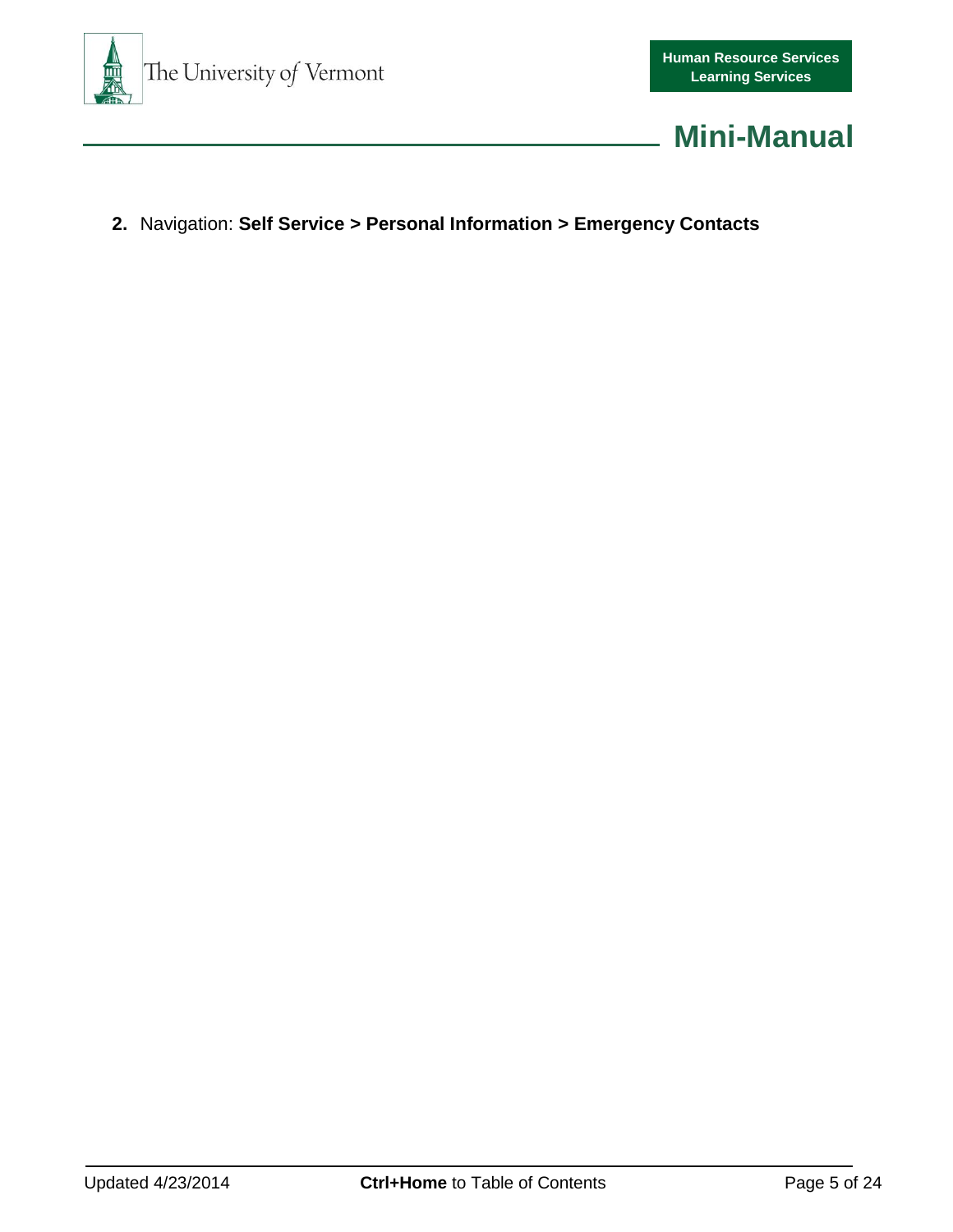



**3.** Current Emergency Contacts will appear on the screen:

| <b>Emergency Contacts</b><br><b>Mickey Mouse</b><br><b>Emergency Contacts</b> |                                 |                        |      |               |  |  |
|-------------------------------------------------------------------------------|---------------------------------|------------------------|------|---------------|--|--|
| <b>Contact Name</b>                                                           | <b>Relationship to Employee</b> | <b>Primary Contact</b> | Edit | <b>Delete</b> |  |  |
| Donald Duck                                                                   | Friend                          | ⊽                      | ł    | Ô             |  |  |
| <b>Minnie Mouse</b>                                                           | Sibling                         | п                      | ł    | Ñ             |  |  |
| Add Emergency Contact<br>Save                                                 |                                 |                        |      |               |  |  |

- **4.** Click the edit icon **next to the contact to be edited.**
- **5.** Update or delete information as appropriate and click **Save.**

#### <span id="page-5-0"></span>**Step-by-Step Instructions: Deleting an Emergency Contact**

- **1.** Log in to PeopleSoft through the **Human Resources Login** [\(www.uvm.edu/~erp/portal/\)](http://www.uvm.edu/~erp/portal/).
- **2.** Navigation: **Self Service > Personal Information > Emergency Contacts**
- **3.** Current Emergency Contacts will appear on the screen:

| <b>Emergency Contacts</b><br><b>Mickey Mouse</b> |                                 |                        |      |               |  |  |  |
|--------------------------------------------------|---------------------------------|------------------------|------|---------------|--|--|--|
| <b>Emergency Contacts</b>                        |                                 |                        |      |               |  |  |  |
| <b>Contact Name</b>                              | <b>Relationship to Employee</b> | <b>Primary Contact</b> | Edit | <b>Delete</b> |  |  |  |
| <b>Donald Duck</b>                               | Friend                          | ⊽                      | ø    | Ô             |  |  |  |
| <b>Minnie Mouse</b>                              | Sibling                         |                        | Ł    | ī             |  |  |  |
| Add Emergency Contact<br>Save                    |                                 |                        |      |               |  |  |  |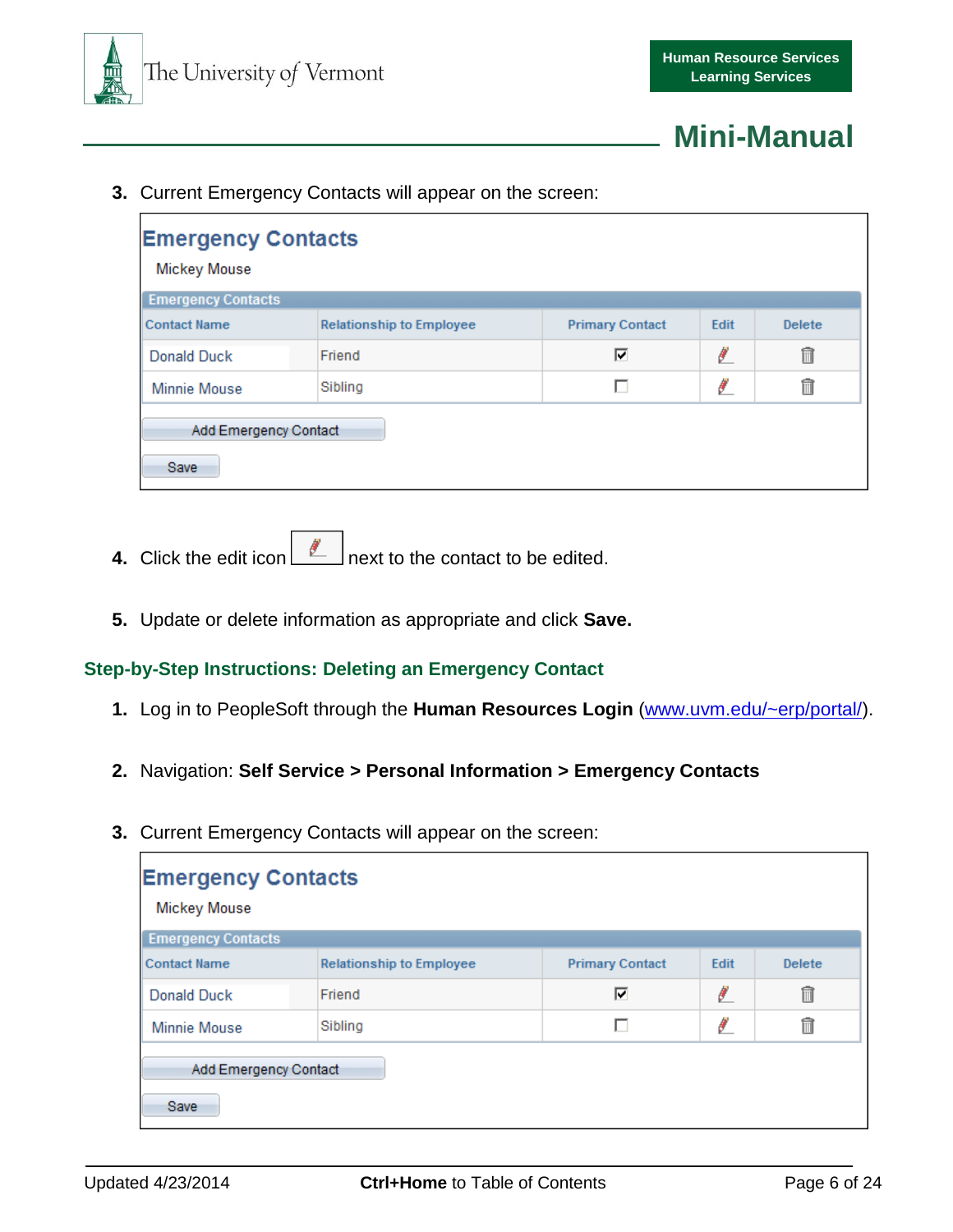

- **4.** Click the  $\boxed{\blacksquare}$  icon next to the person to be removed.
- **5.** The confirmation screen will appear. Click **Yes-Delete**.

|                            | <b>Emergency Contacts</b>                         |  |  |  |  |  |  |  |
|----------------------------|---------------------------------------------------|--|--|--|--|--|--|--|
| <b>Delete Confirmation</b> |                                                   |  |  |  |  |  |  |  |
| ?                          | Are you sure you want to delete Emergency Contact |  |  |  |  |  |  |  |
|                            | Yes - Delete<br>No - Do Not Delete                |  |  |  |  |  |  |  |

## <span id="page-6-0"></span>**Edit Home Address**

The home address can be edited in PeopleSoft. This process can be used for temporary moves or permanent moves.

**Note:** This process cannot be used for work or department address changes. These changes must happen at the department level. Contact the business manager for help with work address changes.

## <span id="page-6-1"></span>**Step-by-Step Instructions: Editing Home Address**

- **1.** Log in to PeopleSoft through the **Human Resources Login** [\(www.uvm.edu/~erp/portal/\)](http://www.uvm.edu/~erp/portal/).
- **2.** Navigation: **Self Service > Personal Information > Home and Mailing Address**
- **3.** Current information will display: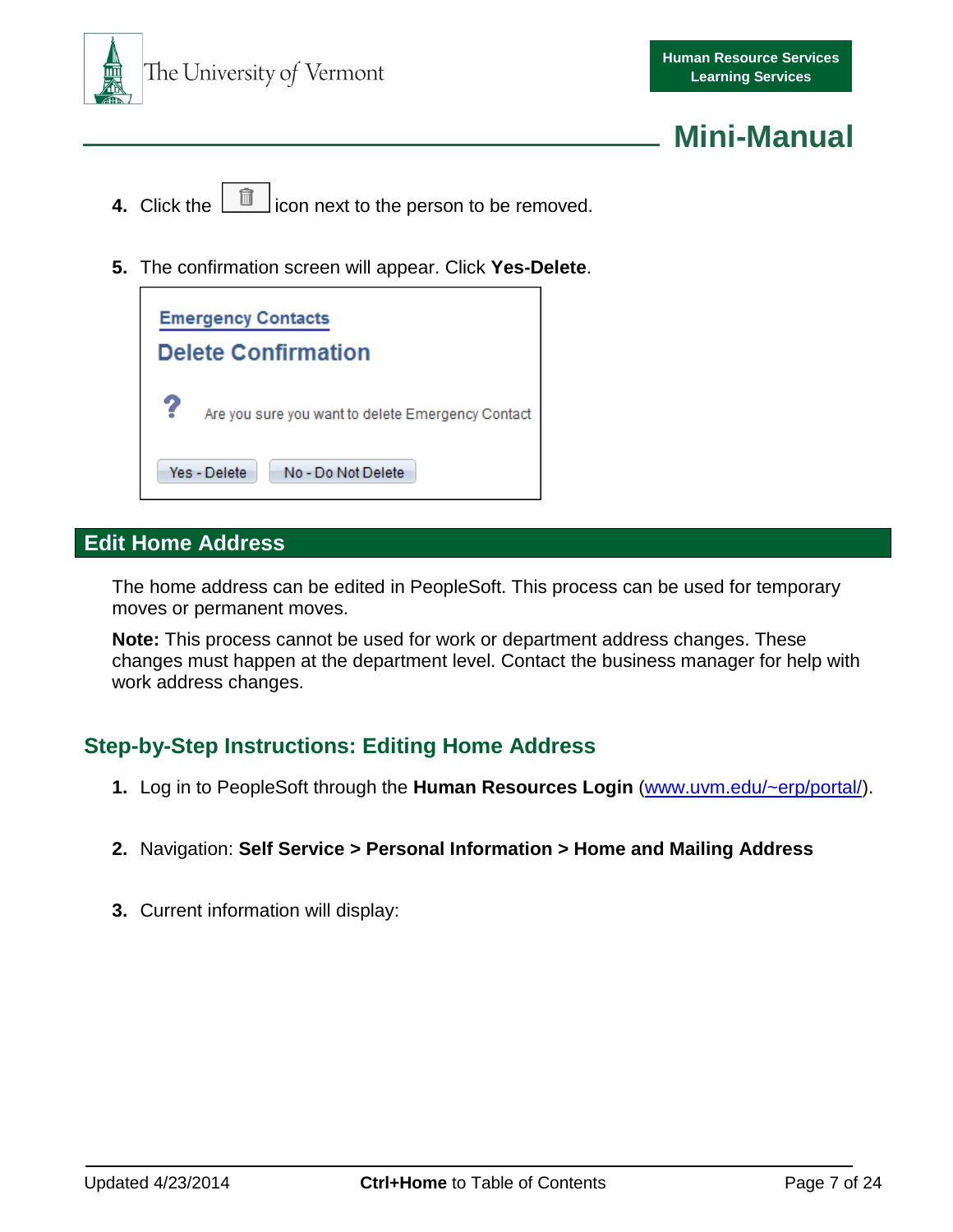

| <b>Home and Mailing Address</b> |               |            |            |                                      |      |
|---------------------------------|---------------|------------|------------|--------------------------------------|------|
| <b>Rally Cat</b>                |               |            |            |                                      |      |
| <b>Addresses</b>                |               |            |            |                                      |      |
| <b>Address Type</b>             | <b>Status</b> | As Of      | Country    | <b>Address</b>                       | Edit |
| Home                            | Current       | 10/31/2011 | <b>USA</b> | 97 Spear St.<br>Burlington, VT 05405 | ø    |
| *Address Type:                  |               | ▼          | Add        |                                      |      |
| * Required Field                |               |            |            |                                      |      |

- **4.** Click **Edit.**
- **5.** The **Edit Home Address** page will appear. Make changes and click **Save**
- **6.** An e-mail verifying changes have been made will be sent automatically.

### <span id="page-7-0"></span>**Add or Change Phone Numbers**

- Use this page to view, add, update, and delete personal phone number information.
- In PeopleSoft multiple phone numbers can be registered: cell, pager, fax, and more.

## <span id="page-7-1"></span>**Step-by-Step Instructions: Changing Phone Number**

- **1.** Log in to PeopleSoft through the **Human Resources Login** [\(www.uvm.edu/~erp/portal/\)](http://www.uvm.edu/~erp/portal/).
- **2.** Navigation: **Self Service > Personal Information > Phone Numbers**
- **3.** Click the **Add a Phone Number** button.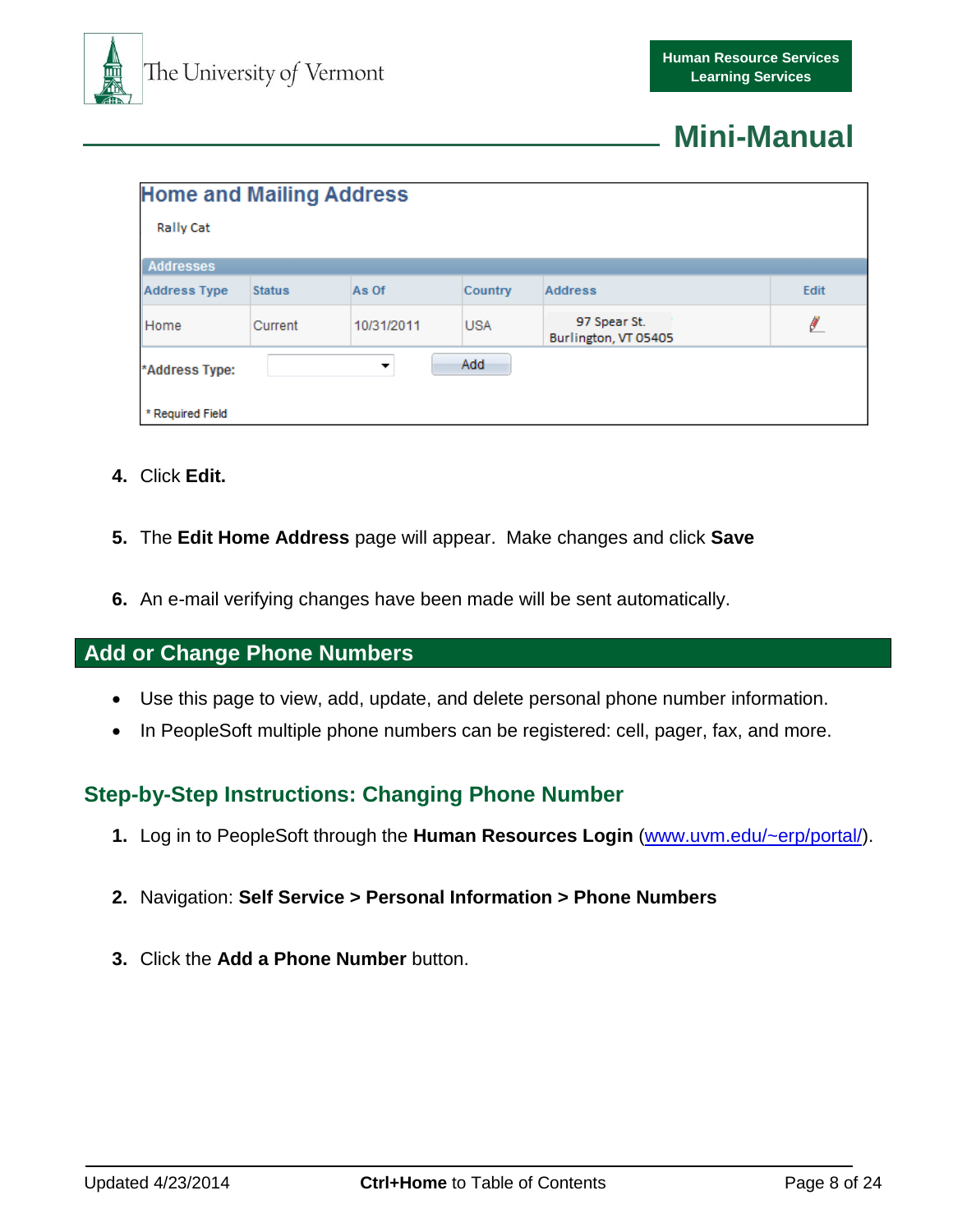

| <b>Phone Numbers</b>            |              |                  |                      |                |  |  |
|---------------------------------|--------------|------------------|----------------------|----------------|--|--|
| <b>Phone Type</b>               | *Telephone   | <b>Extension</b> | Preferred            | <b>Delete</b>  |  |  |
| <b>Business</b>                 | 802-656-XXXX |                  | $\blacktriangledown$ | $\blacksquare$ |  |  |
| Mobile                          | 802-999-XXXX |                  | г                    | Ô              |  |  |
| Emergency-msg-text              | 802-999-XXXX |                  | г                    | Ô              |  |  |
| Home                            | 802-555-XXXX |                  | г                    | 自              |  |  |
| <b>Add Phone Number</b><br>Save |              |                  |                      |                |  |  |
| * Required Field                |              |                  |                      |                |  |  |

**4.** Click the **Phone Type** list from the drop down box.



- **5.** Click an entry in the list (for example, **Mobile**).
- **6.** Enter the additional or new telephone number in the **Telephone** field.
- **7.** Click the **Save** button.
- **8.** Click the **OK** button.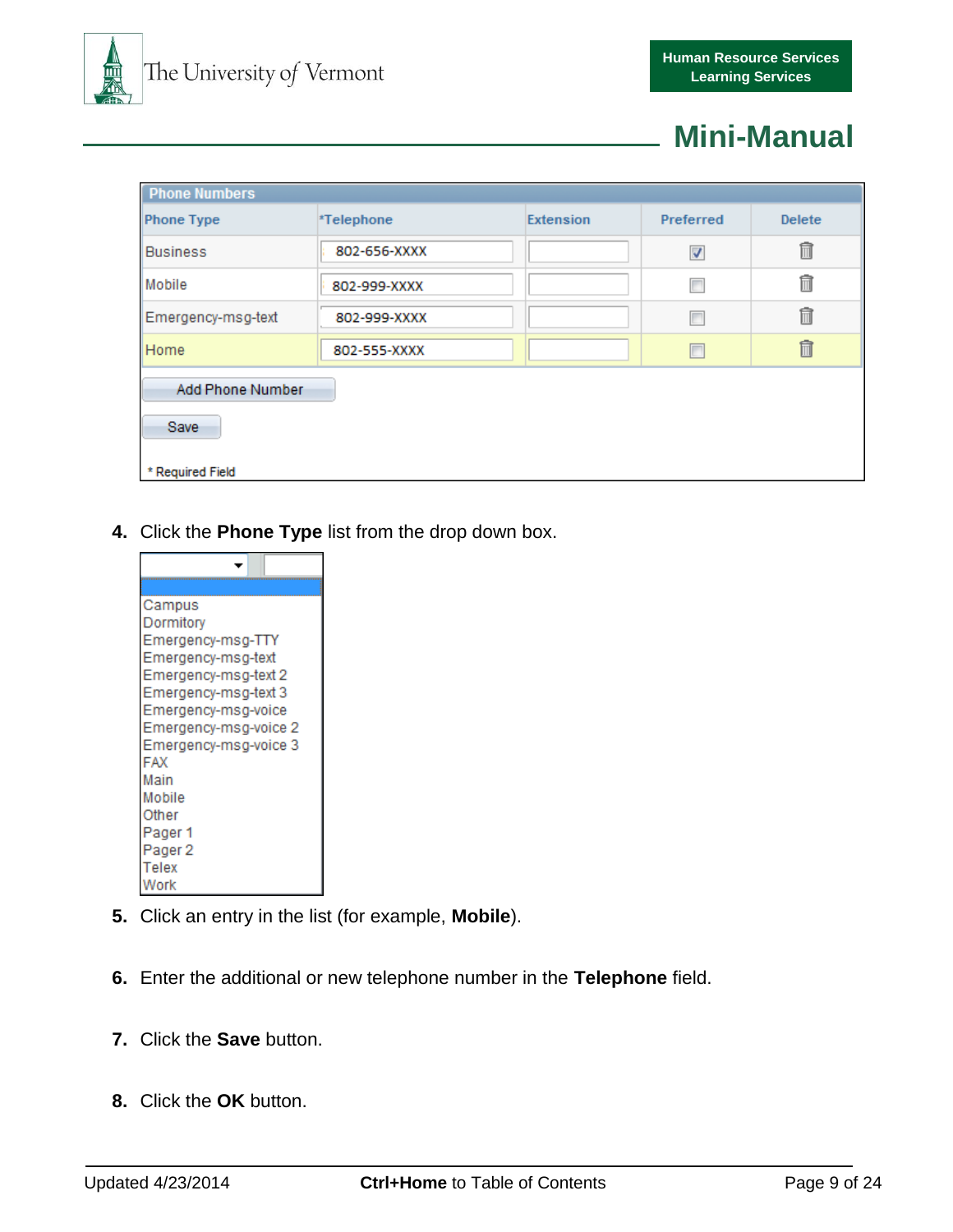

## <span id="page-9-0"></span>**Step-by Step Instructions: Add CatAlert Emergency Contacts**

- The University has an automatic campus alert system, CatAlert. CatAlert is designed to keep UVM as informed and safe as possible if an emergency situation were to arise.
- Everyone with a UVM e-mail address gets CatAlert e-mails automatically. To receive emergency messages via another method, preferred methods must be designated.
- Remember to update contact information as necessary so that these important messages will continue to be received.

To add an emergency broadcast number, follow the [Add or Change](#page-7-0) Phone Number step-bystep instructions and in the **Phone of Type** column choose types with the word "emergency." These numbers will only be used by the automatic CatAlert system.

#### **Note:**

- Choosing to list the same phone number more than once, in more than one capacity is an option. For example, cell phone voice-mail and a text message can both be added.
- Receive emergency broadcast messages on a "Cellular" phone.
- Only phones of type **Emergency-msg-text**, **Emergency-msg-voice** and **Emergency-msg-TTY** will receive emergency broadcast messages.

| Campus                |
|-----------------------|
| Dormitory             |
| Emergency-msg-TTY     |
| Emergency-msg-text    |
| Emergency-msg-text 2  |
| Emergency-msg-text 3  |
| Emergency-msg-voice   |
| Emergency-msg-voice 2 |
| Emergency-msg-voice 3 |
| FAX                   |
| Main                  |
| Mobile                |
| Other                 |
| Pager 1               |
| Pager 2               |
| Telex                 |
| Vork                  |

 Phone numbers with **Emergency** designations will not show up in the UVM online directory.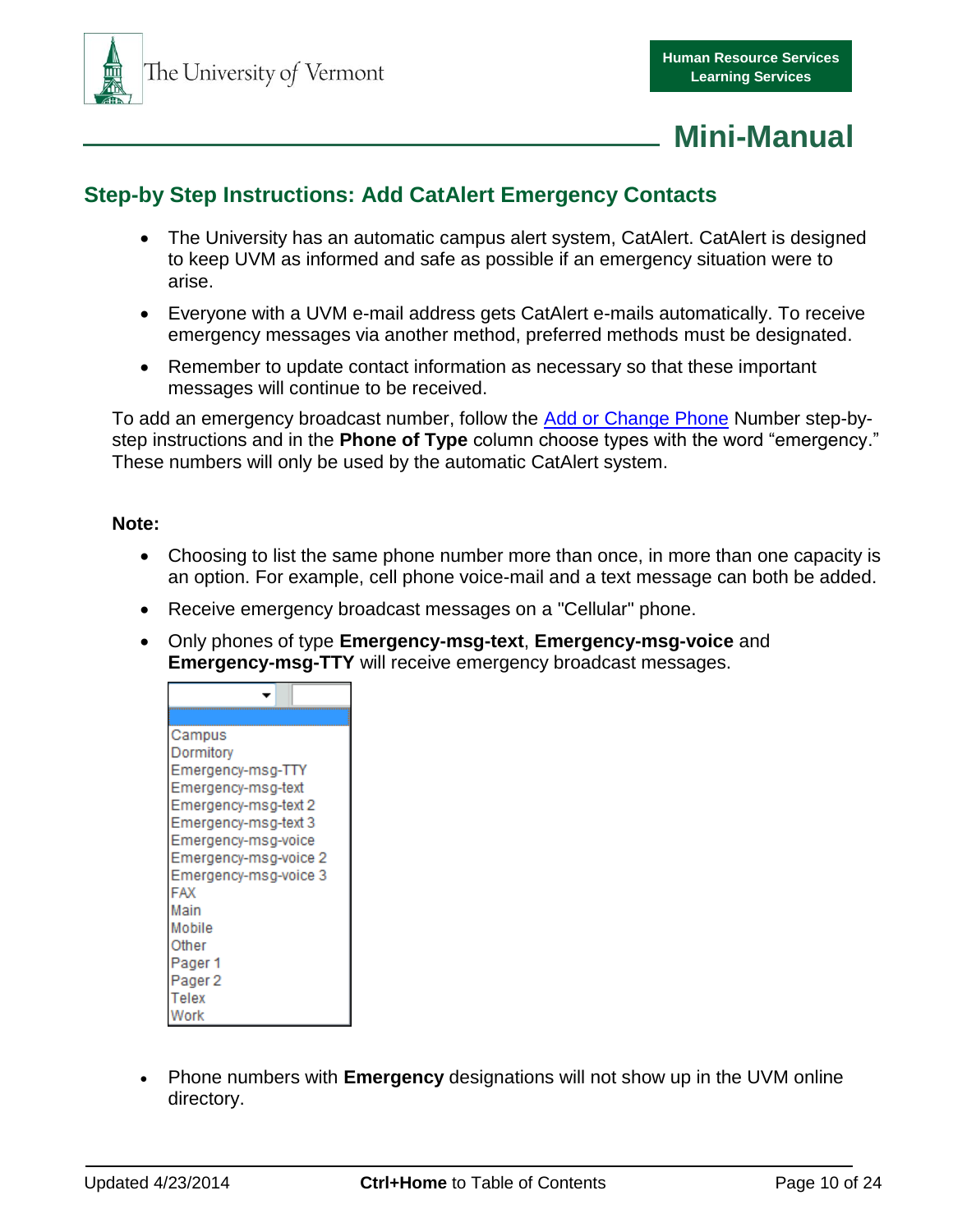



 Phone numbers designated as **Mobile** are treated as business phones and will show up in the online directory.

### <span id="page-10-1"></span><span id="page-10-0"></span>**Add or Edit Direct Deposit**

- Direct deposit information may be added, changed or deleted using this screen.
- These screens allow an employee to:

| <b>Direct Deposit</b>                     |                                                        |                       |                     |         |                  |      |               |  |
|-------------------------------------------|--------------------------------------------------------|-----------------------|---------------------|---------|------------------|------|---------------|--|
|                                           | Rudolph Rednose                                        |                       |                     |         |                  |      |               |  |
|                                           | Review, add or update your direct deposit information. |                       |                     |         |                  |      |               |  |
| <b>Direct Deposit Detail</b>              |                                                        |                       |                     |         |                  |      |               |  |
| Account<br><b>Type</b>                    | <b>Routing Number</b>                                  | <b>Account Number</b> | <b>Deposit Type</b> | Amt/Pct | Deposit<br>Order |      |               |  |
| Savings                                   | 123456789                                              | 9876654321            | Amount              | \$250   | 1                | Edit | <b>Delete</b> |  |
| Checking                                  | 123456789                                              | 9876564321            | Balance             |         | 999              | Edit | <b>Delete</b> |  |
| Add Account<br>Pay Statement Print Option |                                                        |                       |                     |         |                  |      |               |  |

- [Edit an Existing Direct Deposit Record](#page-13-0)
- [Add an additional account to an existing direct deposit](#page-11-1)

#### **Note:**

- When setting up a new direct deposit request or when changing banks, the direct deposit will take two payrolls to process. A paper check will be issued in the first payroll in which the change was made effective. The next check may be directly deposited, depending on the date that direct deposit information is added it may be two payroll cycles before the pay is transmitted via DD.
- A confirmation e-mail will be sent at the end of the procedure.
- As a US entity, the University of Vermont is obligated to comply with the requirements of the United States Department of Treasury Office of Foreign Assets Control (OFAC), which oversees payments sent outside the territorial jurisdiction of the United States. This includes automated clearing house payments, such as direct deposits. If the direct deposit is into a foreign bank or if there are instructions with the recipient bank to immediately wire the full amount of the direct deposit to a foreign financial institution, we request that a [Direct Deposit Compliance](http://www.uvm.edu/hrs/forms/directdepositcompliance.pdf) form be completed that provides further detail about the foreign transaction. Full information is on the UVM [HRS website.](http://www.uvm.edu/hrs/?Page=forms/directdepositnotice.html)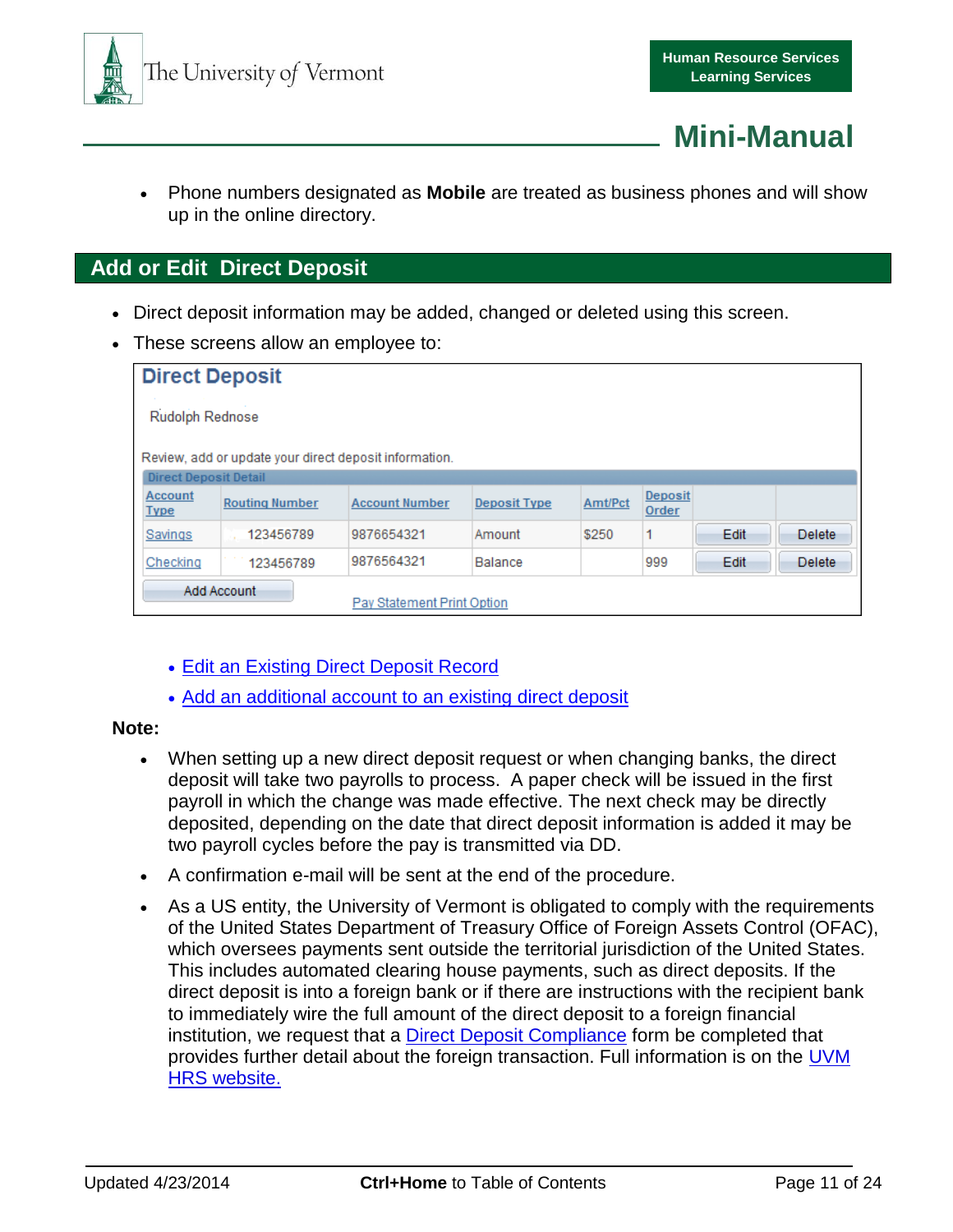

## <span id="page-11-0"></span>**Step-By-Step Instructions: Adding a New Direct Deposit or Account**

- **1.** Log in to PeopleSoft through the **Human Resources Login** [\(www.uvm.edu/~erp/portal/\)](http://www.uvm.edu/~erp/portal/).
- **2.** Navigation: **Self Service > Payroll and Compensation > Direct Deposit**
- **3.** If a direct deposit exists, it will display on the screen:

| <b>Direct Deposit</b>                     |                                                        |                       |                     |         |                  |      |               |  |
|-------------------------------------------|--------------------------------------------------------|-----------------------|---------------------|---------|------------------|------|---------------|--|
|                                           | Rudolph Rednose                                        |                       |                     |         |                  |      |               |  |
|                                           | Review, add or update your direct deposit information. |                       |                     |         |                  |      |               |  |
| <b>Direct Deposit Detail</b>              |                                                        |                       |                     |         |                  |      |               |  |
| Account<br><b>Type</b>                    | <b>Routing Number</b>                                  | <b>Account Number</b> | <b>Deposit Type</b> | Amt/Pct | Deposit<br>Order |      |               |  |
| Savings                                   | 123456789                                              | 9876654321            | Amount              | \$250   | 1                | Edit | <b>Delete</b> |  |
| Checking                                  | 123456789                                              | 9876564321            | Balance             |         | 999              | Edit | <b>Delete</b> |  |
| Add Account<br>Pay Statement Print Option |                                                        |                       |                     |         |                  |      |               |  |

- <span id="page-11-1"></span>**4.** Click the **Add Account** button.
- **5.** The **Add Direct Deposit** page is displayed. Fill in the appropriate information. Fields marked by an asterisk (\*) are mandatory.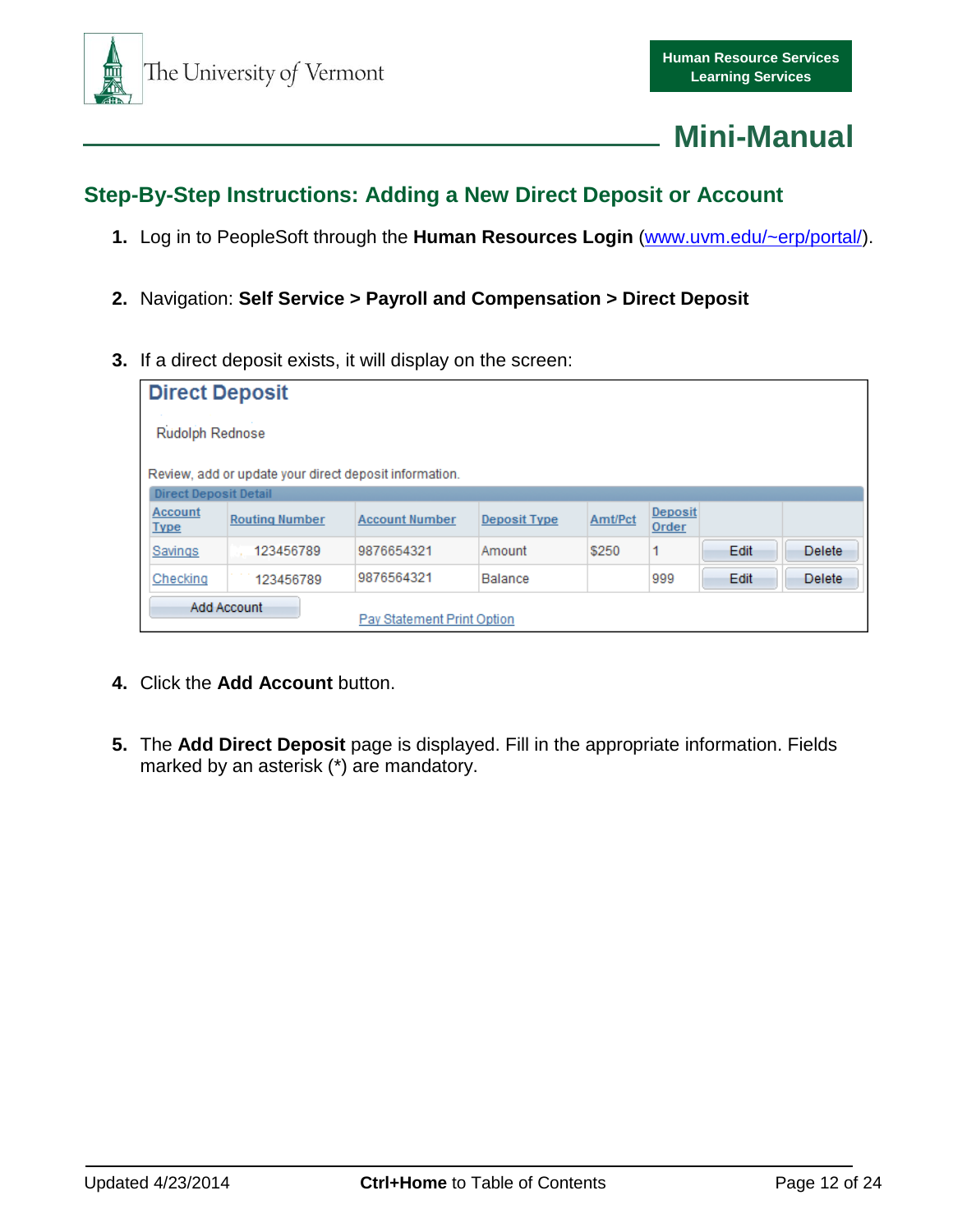

| <b>Direct Deposit</b>                                |                                                                                                                                                                                                                                                                                                        |
|------------------------------------------------------|--------------------------------------------------------------------------------------------------------------------------------------------------------------------------------------------------------------------------------------------------------------------------------------------------------|
| <b>Add Direct Deposit</b>                            |                                                                                                                                                                                                                                                                                                        |
| <b>Rudolph Rednose</b><br>deposit order must be 999. | For Direct Depositors, at least one Deposit type must be "Balance". If you have only one direct<br>deposit account then that account's Deposit Type should be Balance. If you have more than one<br>account then indicate Balance in the last account's Deposit Type. Also note that your last account |
| <b>Your Bank Information</b>                         |                                                                                                                                                                                                                                                                                                        |
| <b>Routing Number:</b>                               | View check example                                                                                                                                                                                                                                                                                     |
| <b>Distribution Instructions</b>                     |                                                                                                                                                                                                                                                                                                        |
| <b>Account Number:</b>                               |                                                                                                                                                                                                                                                                                                        |
| *Account Type:                                       |                                                                                                                                                                                                                                                                                                        |
| *Deposit Type:                                       |                                                                                                                                                                                                                                                                                                        |
| <b>Amount/Percent:</b>                               |                                                                                                                                                                                                                                                                                                        |
| *Deposit Order:                                      | (example: 1 = first account processed)                                                                                                                                                                                                                                                                 |
| Save                                                 |                                                                                                                                                                                                                                                                                                        |
| <b>Return to Direct Deposit</b>                      |                                                                                                                                                                                                                                                                                                        |
| * Required Field                                     |                                                                                                                                                                                                                                                                                                        |

### **\*Account Type:** Select **Checking** or **Savings**

**\*Deposit Type:** Specify a flat amount, the balance of the paycheck or a percent.

**Note:**

- If only one account is specified, choose **Balance** in this field.
- If multiple accounts are used, one of the accounts should receive the **Balance** of the paycheck amount. This is particularly important when amount is chosen for any account.
- When using direct deposit, the total amount of the check must be distributed electronically. A paper check cannot be issued for a partial distribution of the check.

**Amount/Percent:** To be used only when amount or percent is chosen for the deposit type.

**Routing Number:** This is a nine-digit number obtained from the bottom of a personal check. (See below for an example.)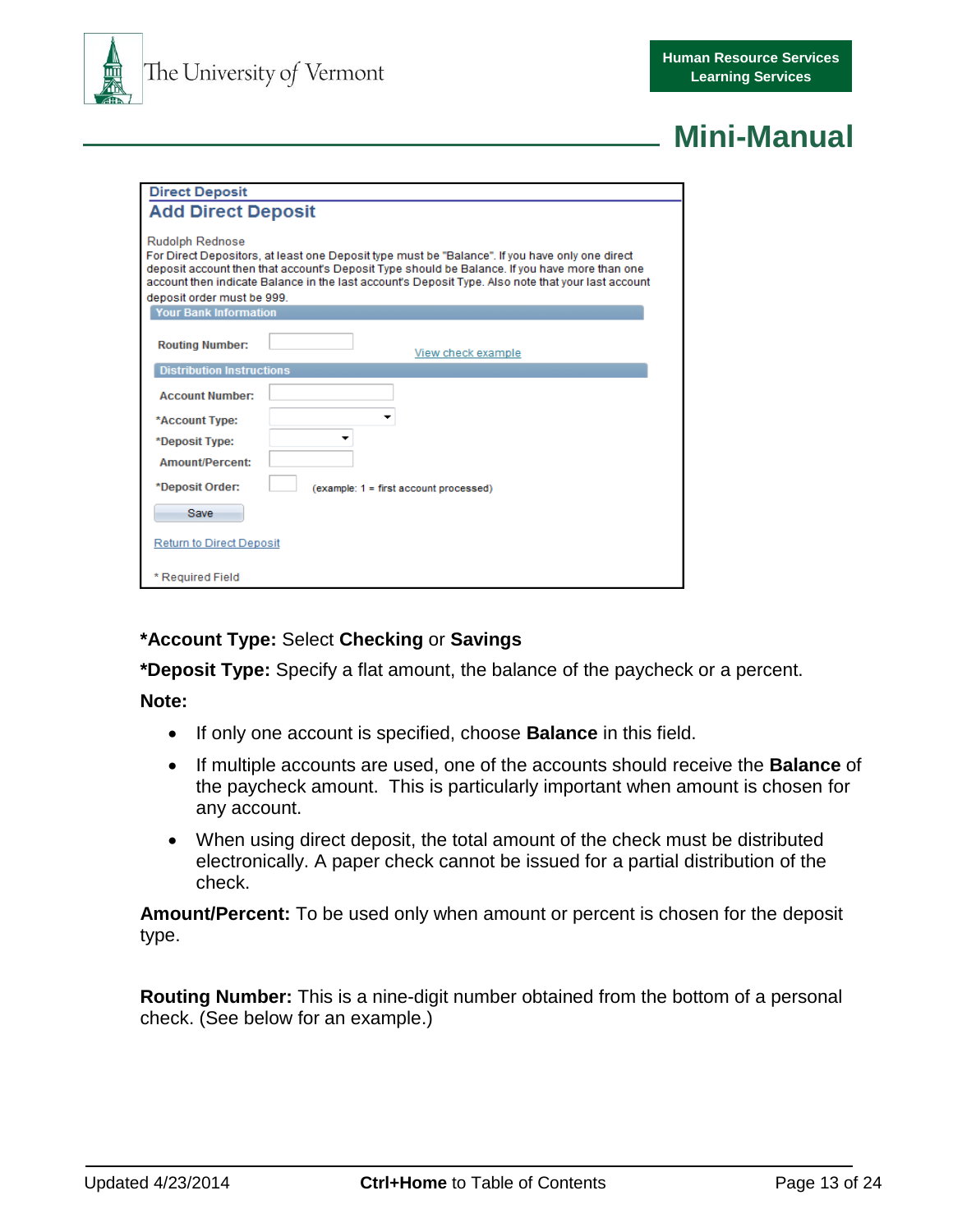



**Deposit Order:** When depositing to more than one account, use **Deposit Order** to indicate which distribution is made first, which second, etc. (The deposit marked **Balance** should be distributed last.)

**Example:** Depositing 6% into a savings account and the balance in a checking account: The savings account would have a deposit order of 1, and the checking account a deposit order of 2.

**6.** Click the **Save** button.

#### <span id="page-13-0"></span>**Edit an Existing Direct Deposit Record**

- **1.** Log in to PeopleSoft through the **Human Resources Login** [\(www.uvm.edu/~erp/portal/\)](http://www.uvm.edu/~erp/portal/).
- **2.** Navigation: **Self Service > Payroll and Compensation > Direct Deposit**
- **3.** If a direct deposit exists, it will display on the screen: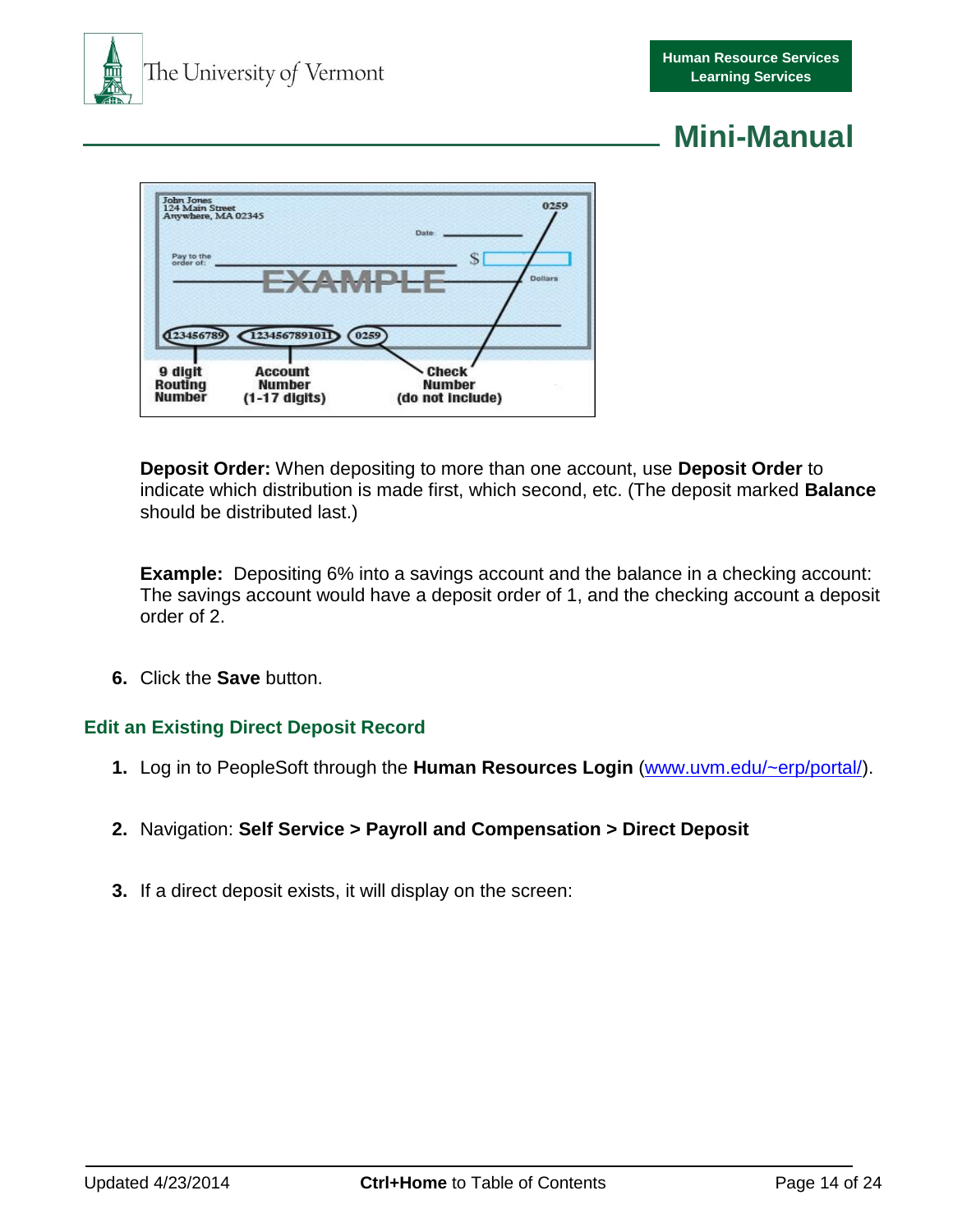

|                                           | <b>Direct Deposit</b>                                  |                                                       |                     |         |                  |      |               |  |
|-------------------------------------------|--------------------------------------------------------|-------------------------------------------------------|---------------------|---------|------------------|------|---------------|--|
|                                           | Rudolph Rednose                                        |                                                       |                     |         |                  |      |               |  |
|                                           | Review, add or update your direct deposit information. |                                                       |                     |         |                  |      |               |  |
| <b>Direct Deposit Detail</b>              |                                                        |                                                       |                     |         |                  |      |               |  |
| Account<br><b>Type</b>                    | <b>Routing Number</b>                                  | <b>Account Number</b>                                 | <b>Deposit Type</b> | Amt/Pct | Deposit<br>Order |      |               |  |
| Savings                                   | 123456789                                              | 9876654321                                            | Amount              | \$250   |                  | Edit | <b>Delete</b> |  |
| Checking                                  | 123456789                                              | 9876564321<br>Edit<br>999<br><b>Delete</b><br>Balance |                     |         |                  |      |               |  |
| Add Account<br>Pay Statement Print Option |                                                        |                                                       |                     |         |                  |      |               |  |

**4.** Click the **Edit** button for the appropriate line.

| <b>Direct Deposit</b>                                                                                                                                                                                                                                                                                                                                          |                                             |  |  |  |  |
|----------------------------------------------------------------------------------------------------------------------------------------------------------------------------------------------------------------------------------------------------------------------------------------------------------------------------------------------------------------|---------------------------------------------|--|--|--|--|
| <b>Change Direct Deposit</b>                                                                                                                                                                                                                                                                                                                                   |                                             |  |  |  |  |
| <b>Rudolph Rednose</b><br>For Direct Depositors, at least one Deposit type must be "Balance". If you have only one direct<br>deposit account then that account's Deposit Type should be Balance. If you have more than one<br>account then indicate Balance in the last account's Deposit Type. Also note that your last account<br>deposit order must be 999. |                                             |  |  |  |  |
| <b>Your Bank Information</b>                                                                                                                                                                                                                                                                                                                                   |                                             |  |  |  |  |
| <b>Routing Number:</b>                                                                                                                                                                                                                                                                                                                                         | 123456789<br>View check example             |  |  |  |  |
| <b>Distribution Instructions</b>                                                                                                                                                                                                                                                                                                                               |                                             |  |  |  |  |
| <b>Account Number:</b>                                                                                                                                                                                                                                                                                                                                         | 9876654321                                  |  |  |  |  |
| *Account Type:<br>*Deposit Type:<br><b>Amount/Percent:</b>                                                                                                                                                                                                                                                                                                     | Savings<br>Amount<br>325.00                 |  |  |  |  |
| *Deposit Order:<br>Save                                                                                                                                                                                                                                                                                                                                        | 1<br>(example: 1 = first account processed) |  |  |  |  |
| <b>Return to Direct Deposit</b>                                                                                                                                                                                                                                                                                                                                |                                             |  |  |  |  |
| * Required Field                                                                                                                                                                                                                                                                                                                                               |                                             |  |  |  |  |

- **5.** The Change Direct Deposit page is displayed. Make the necessary changes on this page.
- **6.** Click the **Save** button.
- **7.** An e-mail will be generated.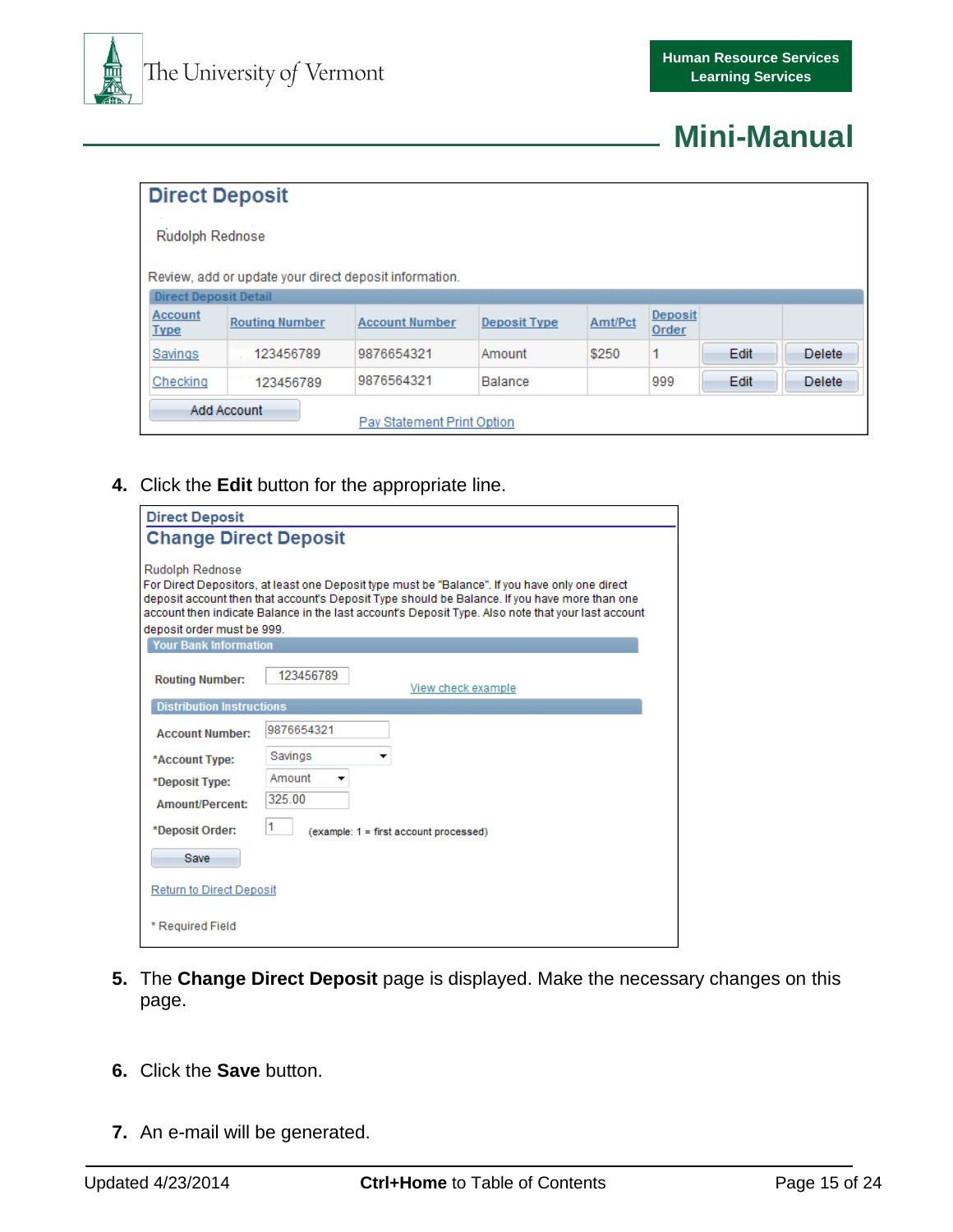

## <span id="page-15-6"></span><span id="page-15-0"></span>**View Benefits**

## <span id="page-15-1"></span>**Step-by-Step Instructions: Viewing Benefits**

- **1.** Log in to PeopleSoft through the **Human Resources Login** [\(www.uvm.edu/~erp/portal/\)](http://www.uvm.edu/~erp/portal/).
- **2.** Navigation: **Self Service > Benefits > Benefits Summary**
- **3.** The current **Benefits Summary** will appear.

### <span id="page-15-2"></span>**Set Up a Voluntary Deduction**

### <span id="page-15-3"></span>**General Information:**

- Use the **Voluntary Deductions** page to add, change, or stop voluntary deductions.
- This page allows updates to the following voluntary deductions: CATCARD**,** Staff Emergency Loan Donation, and UVM Annual Giving.
- Notification of the changes made on this screen will be sent to a UVM e-mail address.

## <span id="page-15-4"></span>**Step-by-Step Instructions: Setting Up a Voluntary Deduction**

- **1.** Log in to PeopleSoft through the **Human Resources Login** [\(www.uvm.edu/~erp/portal/\)](http://www.uvm.edu/~erp/portal/).
- **2.** Navigation: **Self Service > Payroll and Compensation > Voluntary Deductions**

#### <span id="page-15-5"></span>**Change an Existing Deduction**

**3.** Click the **Edit** button next to the deduction to be changed.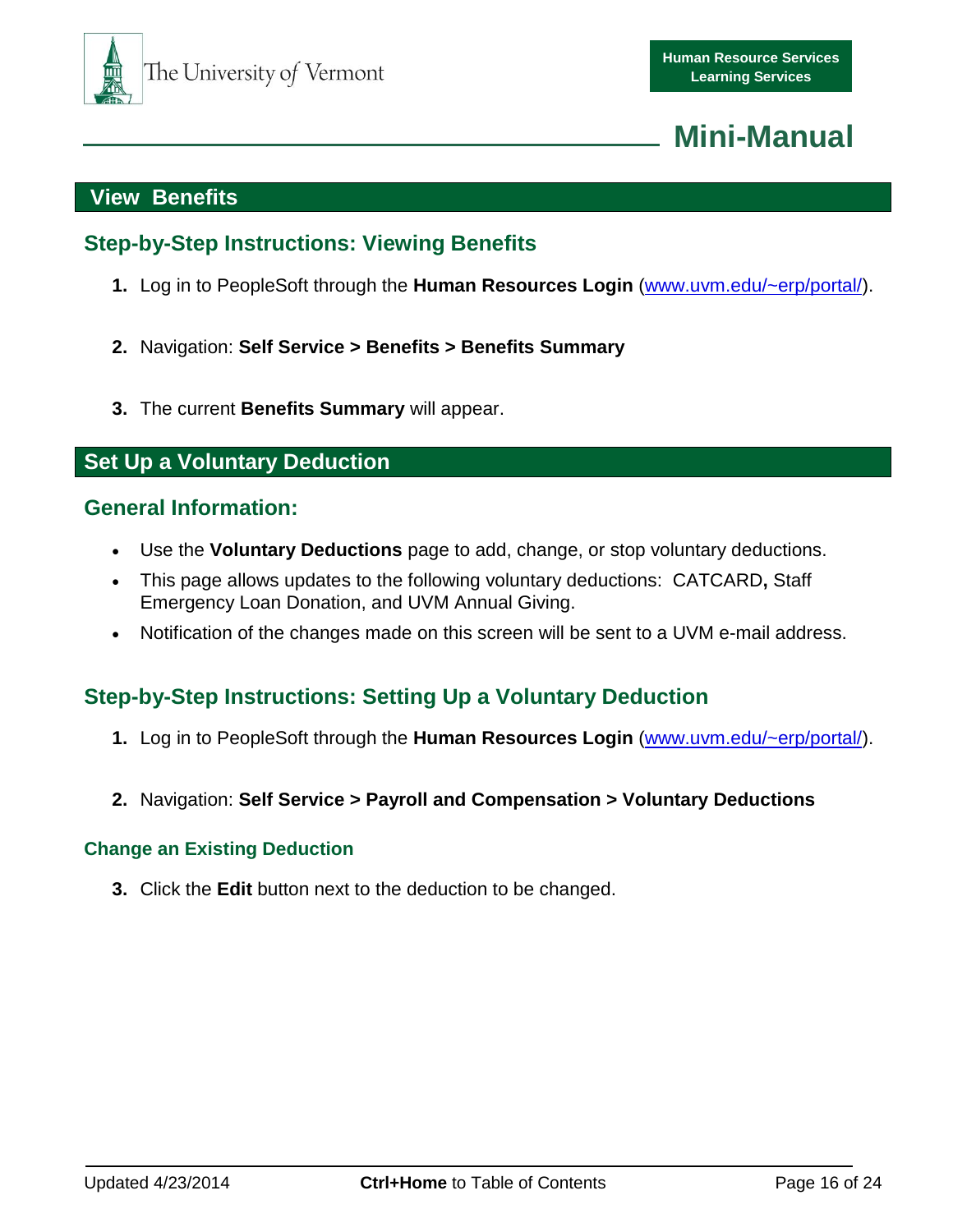

|                                                                                             | <b>Voluntary Deductions</b> |                  |               |                  |                    |                     |  |  |
|---------------------------------------------------------------------------------------------|-----------------------------|------------------|---------------|------------------|--------------------|---------------------|--|--|
| <b>Rally Cat</b>                                                                            |                             |                  |               |                  |                    |                     |  |  |
| The University of Vermont                                                                   |                             |                  |               |                  |                    |                     |  |  |
| Review, add or update your voluntary deductions information.<br><b>Voluntary Deductions</b> |                             |                  |               |                  |                    |                     |  |  |
| <b>Deduction Type</b>                                                                       | <b>Start Date</b>           | <b>Stop Date</b> | <b>Status</b> | <b>Deduction</b> | <b>Goal Amount</b> | <b>Goal Balance</b> |  |  |
| CATCARD                                                                                     | 04/01/2012                  |                  | Current       | \$100.00         |                    | Edit<br>0.00        |  |  |
| <b>Add Deduction</b><br>Return to Self Service                                              |                             |                  |               |                  |                    |                     |  |  |

**4.** To change the amount of the deduction, enter the new amount or percent into the **Enter Amount/Percent to be deducted** field.

| <b>Voluntary Deductions</b>                           |                                     |
|-------------------------------------------------------|-------------------------------------|
| <b>Change Voluntary Deduction</b>                     |                                     |
|                                                       |                                     |
| Rally Cat                                             |                                     |
| The University of Vermont                             |                                     |
| *Type of Deduction:                                   | <b>CATCARD</b>                      |
| *Check whether Deduction is a Flat Amount or Percent: | Amount<br>▼                         |
|                                                       |                                     |
| *Enter Amount/Percent to be deducted:                 | 125.00                              |
| Take deduction until I reach this Goal Amount:        |                                     |
|                                                       |                                     |
| *Enter Deduction Start Date:                          | 04/15/2012<br>(example: 12/31/2000) |
| <b>Enter Deduction Stop Date:</b>                     | E)<br>(example: 12/31/2000)         |
| <b>Current Balance:</b>                               | 0.00                                |
|                                                       |                                     |
| * Required Field                                      |                                     |
| Save                                                  |                                     |
|                                                       |                                     |
| <b>Return to Voluntary Deductions</b>                 |                                     |

- **5.** Click the **Save** button.
- **6.** Click the **OK** button.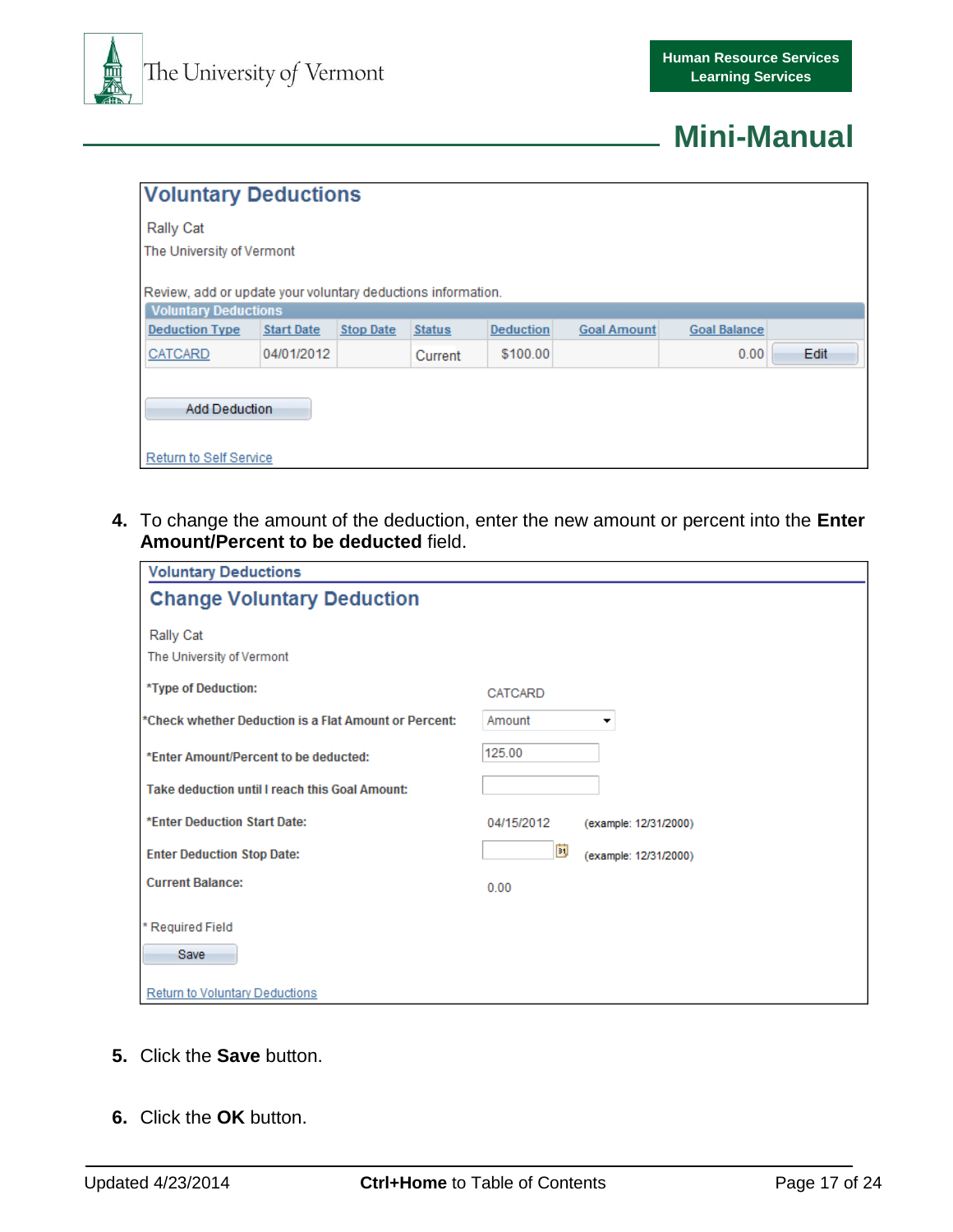

#### <span id="page-17-0"></span>**Add a New Deduction**

**7.** Click the **Add Deduction** button.

| <b>Voluntary Deductions</b>                                                                 |                   |                  |               |                  |                    |                     |
|---------------------------------------------------------------------------------------------|-------------------|------------------|---------------|------------------|--------------------|---------------------|
| Rally Cat                                                                                   |                   |                  |               |                  |                    |                     |
| The University of Vermont                                                                   |                   |                  |               |                  |                    |                     |
| Review, add or update your voluntary deductions information.<br><b>Voluntary Deductions</b> |                   |                  |               |                  |                    |                     |
| <b>Deduction Type</b>                                                                       | <b>Start Date</b> | <b>Stop Date</b> | <b>Status</b> | <b>Deduction</b> | <b>Goal Amount</b> | <b>Goal Balance</b> |
| <b>CATCARD</b>                                                                              | 04/01/2012        |                  | Current       | \$125.00         |                    | 0.00<br>Edit        |
| <b>Add Deduction</b><br>Return to Self Service                                              |                   |                  |               |                  |                    |                     |

**8.** The **Voluntary Deduction** screen will appear. Click the **Magnifying glass icon** to select from a list of available deductions.

| <b>Look Up</b>                                                                                              | ⊠     |
|-------------------------------------------------------------------------------------------------------------|-------|
| Look Up *Type of Deduction:                                                                                 |       |
| Cancel                                                                                                      |       |
| <b>Search Results</b>                                                                                       |       |
| View 100 First 1-3 of 3   Last                                                                              |       |
| <b>Deduction Description</b><br>CATCARD<br><b>Staff Emergency Loan Donation</b><br><b>UVM Annual Giving</b> |       |
|                                                                                                             | $-11$ |

**9.** Fill in the fields with deduction information and click **Save**.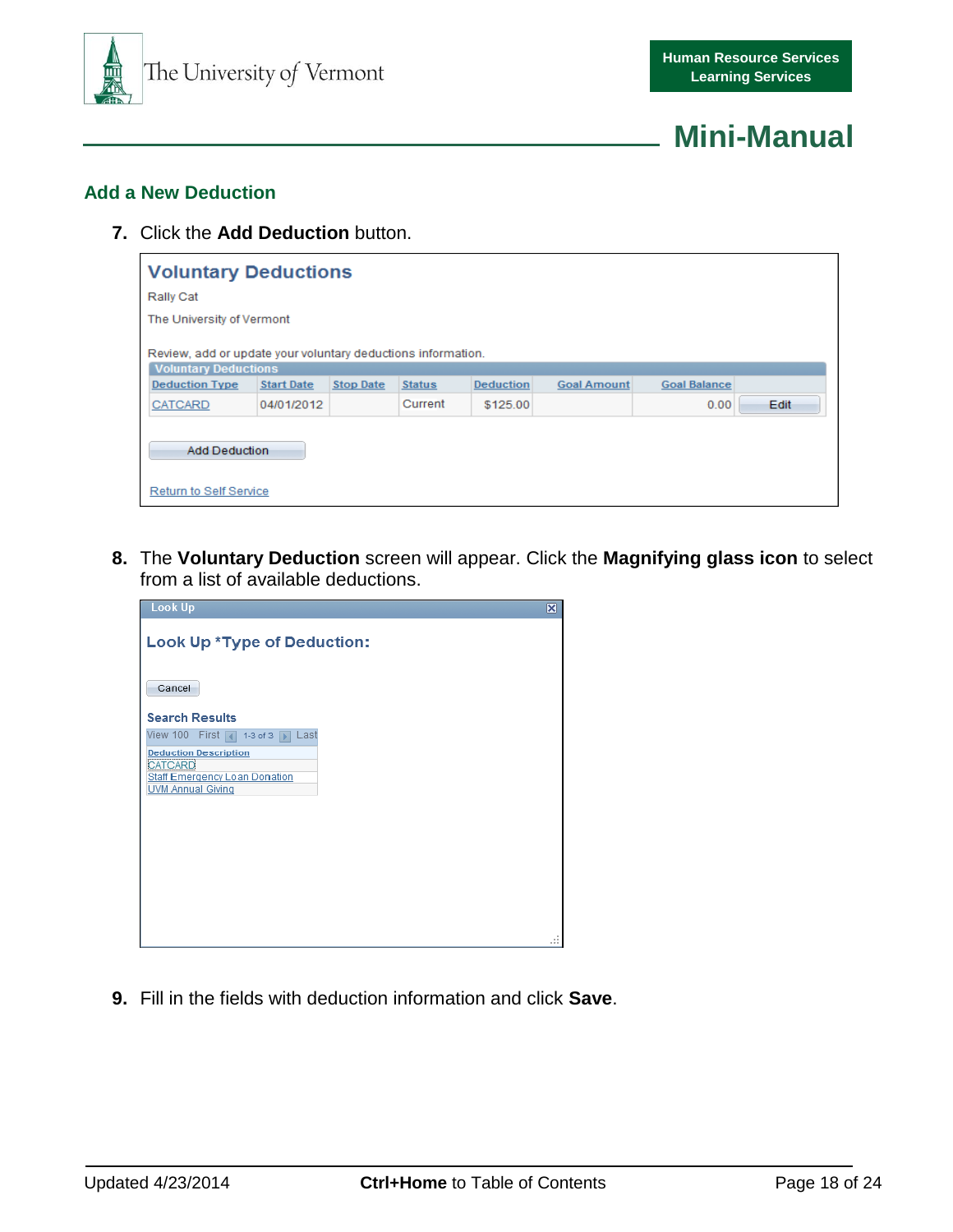

|                             | <b>Voluntary Deductions</b>                                  |                  |               |                  |                    |                     |      |
|-----------------------------|--------------------------------------------------------------|------------------|---------------|------------------|--------------------|---------------------|------|
| Rally Cat                   |                                                              |                  |               |                  |                    |                     |      |
| The University of Vermont   |                                                              |                  |               |                  |                    |                     |      |
| <b>Voluntary Deductions</b> | Review, add or update your voluntary deductions information. |                  |               |                  |                    |                     |      |
| <b>Deduction Type</b>       | <b>Start Date</b>                                            | <b>Stop Date</b> | <b>Status</b> | <b>Deduction</b> | <b>Goal Amount</b> | <b>Goal Balance</b> |      |
| <b>CATCARD</b>              | 04/01/2012                                                   |                  | Current       | \$125.00         |                    | 0.00                | Edit |
| <b>UVM Annual</b><br>Giving | 04/10/2012                                                   |                  | Current       | 2%               | \$150.00           | 0.00                | Edit |
| <b>Add Deduction</b>        |                                                              |                  |               |                  |                    |                     |      |
| Return to Self Service      |                                                              |                  |               |                  |                    |                     |      |

#### <span id="page-18-0"></span>**End a Current Deduction**

**10.**Click the **Edit** button next to the deduction to be changed.

|                                                              | <b>Voluntary Deductions</b> |                  |               |                  |                    |                     |      |
|--------------------------------------------------------------|-----------------------------|------------------|---------------|------------------|--------------------|---------------------|------|
| Rally Cat                                                    |                             |                  |               |                  |                    |                     |      |
| The University of Vermont                                    |                             |                  |               |                  |                    |                     |      |
| Review, add or update your voluntary deductions information. |                             |                  |               |                  |                    |                     |      |
| <b>Voluntary Deductions</b>                                  |                             |                  |               |                  |                    |                     |      |
| <b>Deduction Type</b>                                        | <b>Start Date</b>           | <b>Stop Date</b> | <b>Status</b> | <b>Deduction</b> | <b>Goal Amount</b> | <b>Goal Balance</b> |      |
| <b>CATCARD</b>                                               | 04/01/2012                  |                  | Current       | \$125.00         |                    | 0.00                | Edit |
| <b>UVM Annual</b><br>Giving                                  | 04/10/2012                  |                  | Current       | 2%               | \$150.00           | 0.00                | Edit |
| <b>Add Deduction</b>                                         |                             |                  |               |                  |                    |                     |      |
| <b>Return to Self Service</b>                                |                             |                  |               |                  |                    |                     |      |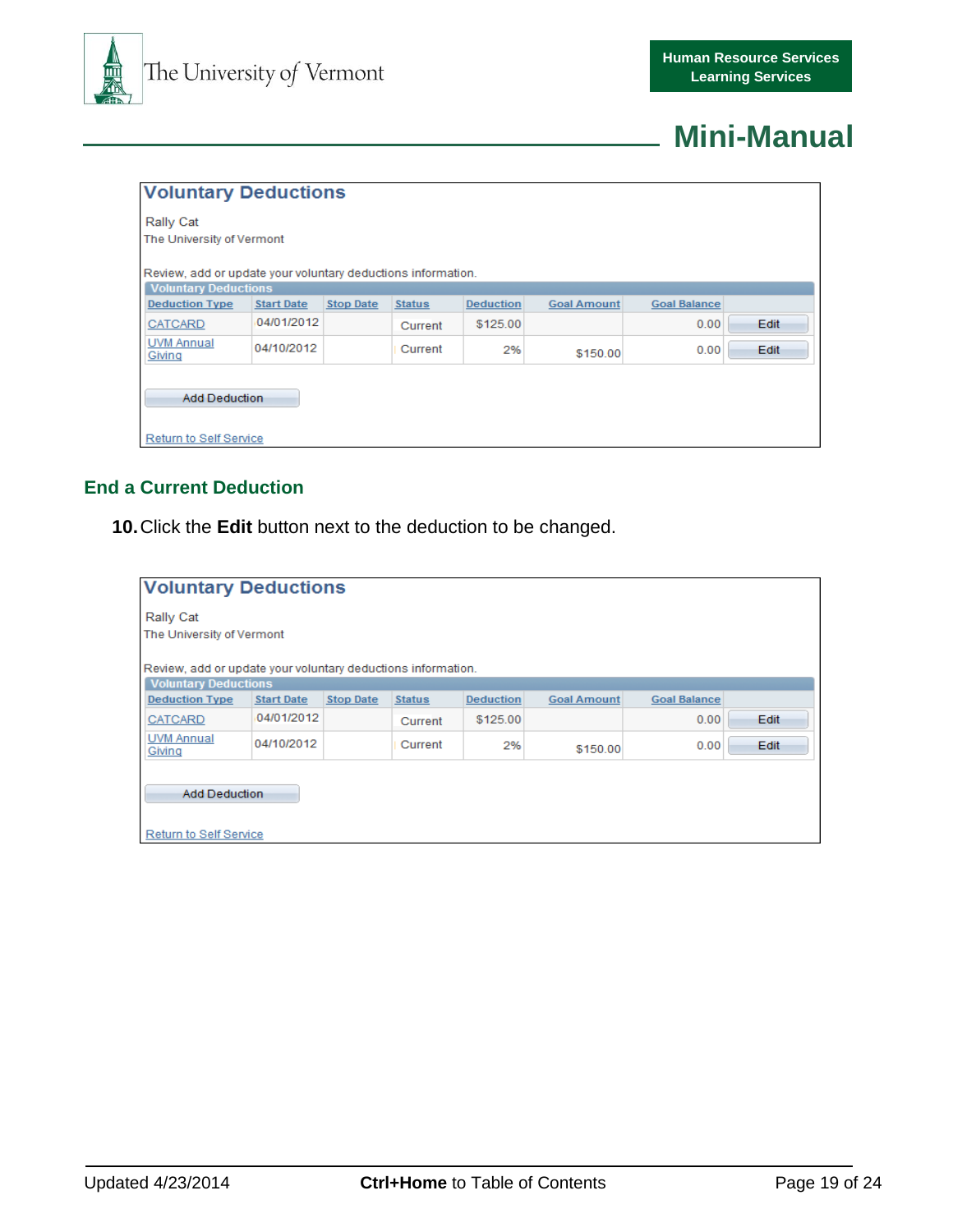



**11.**Enter an end date in the **Deduction Stop Date** field to stop the deduction.

| <b>Voluntary Deductions</b>                           |                                       |
|-------------------------------------------------------|---------------------------------------|
| <b>Change Voluntary Deduction</b>                     |                                       |
| Rally Cat                                             |                                       |
| The University of Vermont                             |                                       |
| *Type of Deduction:                                   | UVM Annual Giving                     |
| *Check whether Deduction is a Flat Amount or Percent: | % of Total Gross<br>▼                 |
| *Enter Amount/Percent to be deducted:                 | 2                                     |
| Take deduction until I reach this Goal Amount:        | \$150.00                              |
| *Enter Deduction Start Date:                          | 04/10/2012<br>(example: 12/31/2000)   |
| <b>Enter Deduction Stop Date:</b>                     | 03/31/2013 同<br>(example: 12/31/2000) |
| <b>Current Balance:</b>                               | 0.00                                  |
| * Required Field<br>Save                              |                                       |
| <b>Return to Voluntary Deductions</b>                 |                                       |

|                                                                                             | <b>Voluntary Deductions</b>   |                  |               |                  |                    |                     |      |
|---------------------------------------------------------------------------------------------|-------------------------------|------------------|---------------|------------------|--------------------|---------------------|------|
| Rally Cat                                                                                   |                               |                  |               |                  |                    |                     |      |
| The University of Vermont                                                                   |                               |                  |               |                  |                    |                     |      |
| Review, add or update your voluntary deductions information.<br><b>Voluntary Deductions</b> |                               |                  |               |                  |                    |                     |      |
| <b>Deduction Type</b>                                                                       | <b>Start Date</b>             | <b>Stop Date</b> | <b>Status</b> | <b>Deduction</b> | <b>Goal Amount</b> | <b>Goal Balance</b> |      |
| <b>CATCARD</b>                                                                              | 04/01/2012                    |                  | Current       | \$125.00         |                    | 0.00                | Edit |
| <b>UVM Annual</b><br>Giving                                                                 | 04/10/2012 03/31/2013 Current |                  |               | 2%               | \$150.00           | 0.00                | Edit |
| <b>Add Deduction</b>                                                                        |                               |                  |               |                  |                    |                     |      |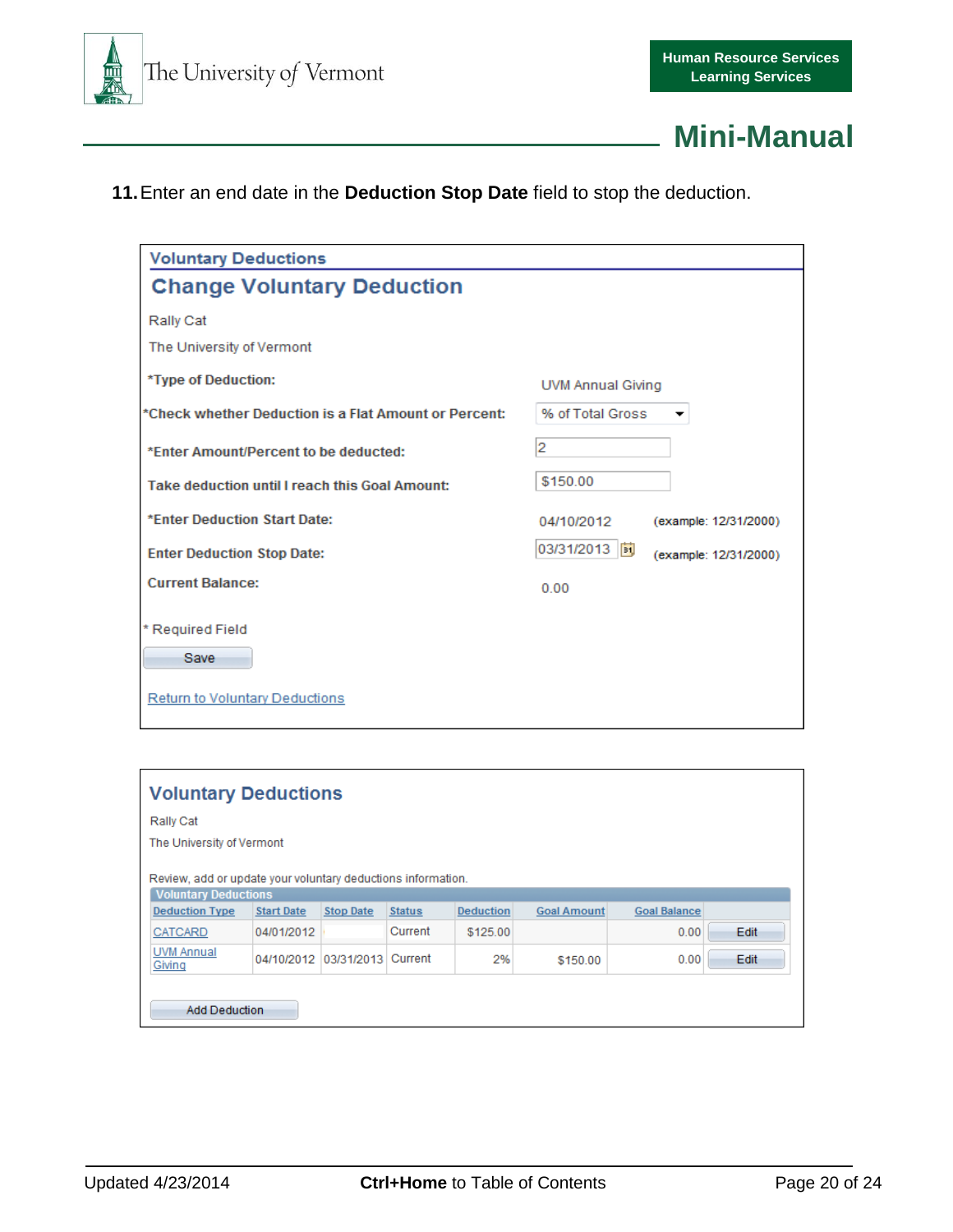

## <span id="page-20-0"></span>**Change W-4 Tax Information**

### <span id="page-20-1"></span>**General Information:**

Only Federal W-4 withholdings can be changed through PeopleSoft. As a convenience there is a system functionality that will update the Vermont W-4VT to match the marital status and withholding allowances found on the federal W-4. The Updated Vermont W-4VT will not include additional dollar amounts indicated on the Federal form, a paper form must be completed and submitted. [Print the Vermont W-4 Form here.](http://www.state.vt.us/tax/pdf.word.excel/forms/business/w4vt.pdf)

## <span id="page-20-2"></span>**Step-by-Step Instructions: Changing W-4 Tax Information**

- **1.** Log in to PeopleSoft through the **Human Resources Login** [\(www.uvm.edu/~erp/portal/\)](http://www.uvm.edu/~erp/portal/).
- **2.** Navigation: **Self Service > Payroll and Compensation > W-4 Tax Information**
- **3.** Enter the desired information into the Enter total number of Allowances that will be claimed field and/or indicate marital status if there is a change.
- **4.** Click the **Submit** button.
- **5.** Confirm password after updating the W-4. This functions as an employee's electronic signature. Note that passwords are case sensitive.
- **6.** Click the **Continue** button.
- **7.** Click the **OK** button.
- **8.** PeopleSoft is updated by changes made to W-4 data via self-service.

### <span id="page-20-3"></span>**Request a New W-2**

### <span id="page-20-4"></span>**General Information**

These screens can be used to request a copy of an existing W-2 form.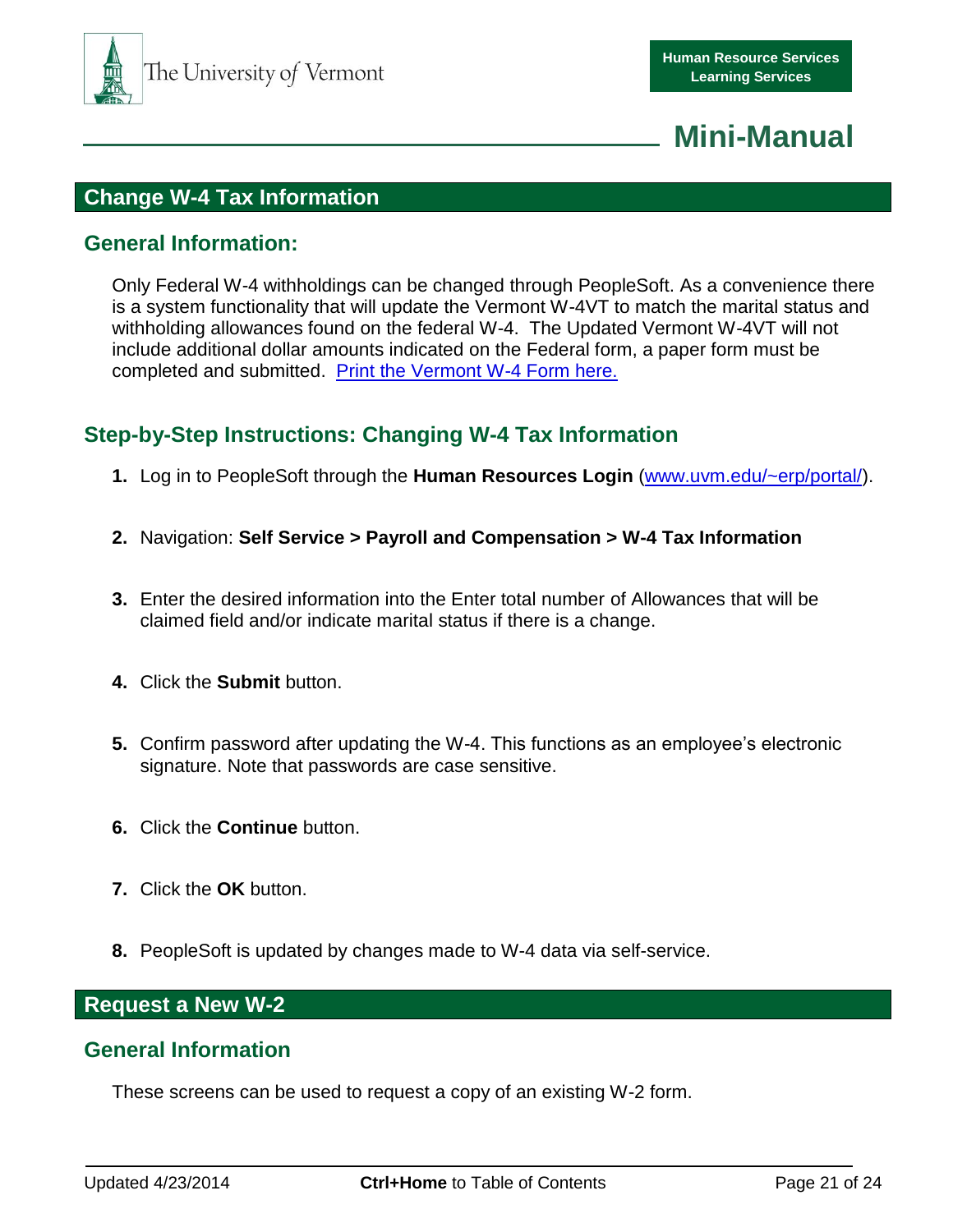

## <span id="page-21-0"></span>**Step-by-Step Instructions: Requesting a New W-2 Form**

- **1.** Log in to PeopleSoft through the **Human Resources Login** [\(www.uvm.edu/~erp/portal/\)](http://www.uvm.edu/~erp/portal/).
- **2.** Navigation: **Self Service > Payroll and Compensation > W-2 Reissue Request**
- **3.** Click the button beside the **Select where you want your W-2 delivered**:

| <b>W-2 Reissue Request</b>                                                                       |                                |
|--------------------------------------------------------------------------------------------------|--------------------------------|
| Rally Cat                                                                                        | Social Security #: 111-22-3344 |
| Complete the following information to request a reissue of your W-2 form.<br><b>Home Address</b> |                                |
| 1791 UVM Way<br>Burlington, VT 00044                                                             |                                |
| <b>W-2 Reissue Request</b>                                                                       |                                |
| *W2 Request for year:                                                                            | 2011                           |
| Select where you want your W-2 delivered:                                                        | <b>Mailing Address</b>         |
| Submit                                                                                           |                                |

**4.** Click an entry in the list:



- **5.** Click the **Submit** button.
- **6.** Click the **OK** button.
- **7.** From this page, navigate back to the **Payroll and Compensation** menu group by clicking the **Payroll and Compensation** link on the menu bar.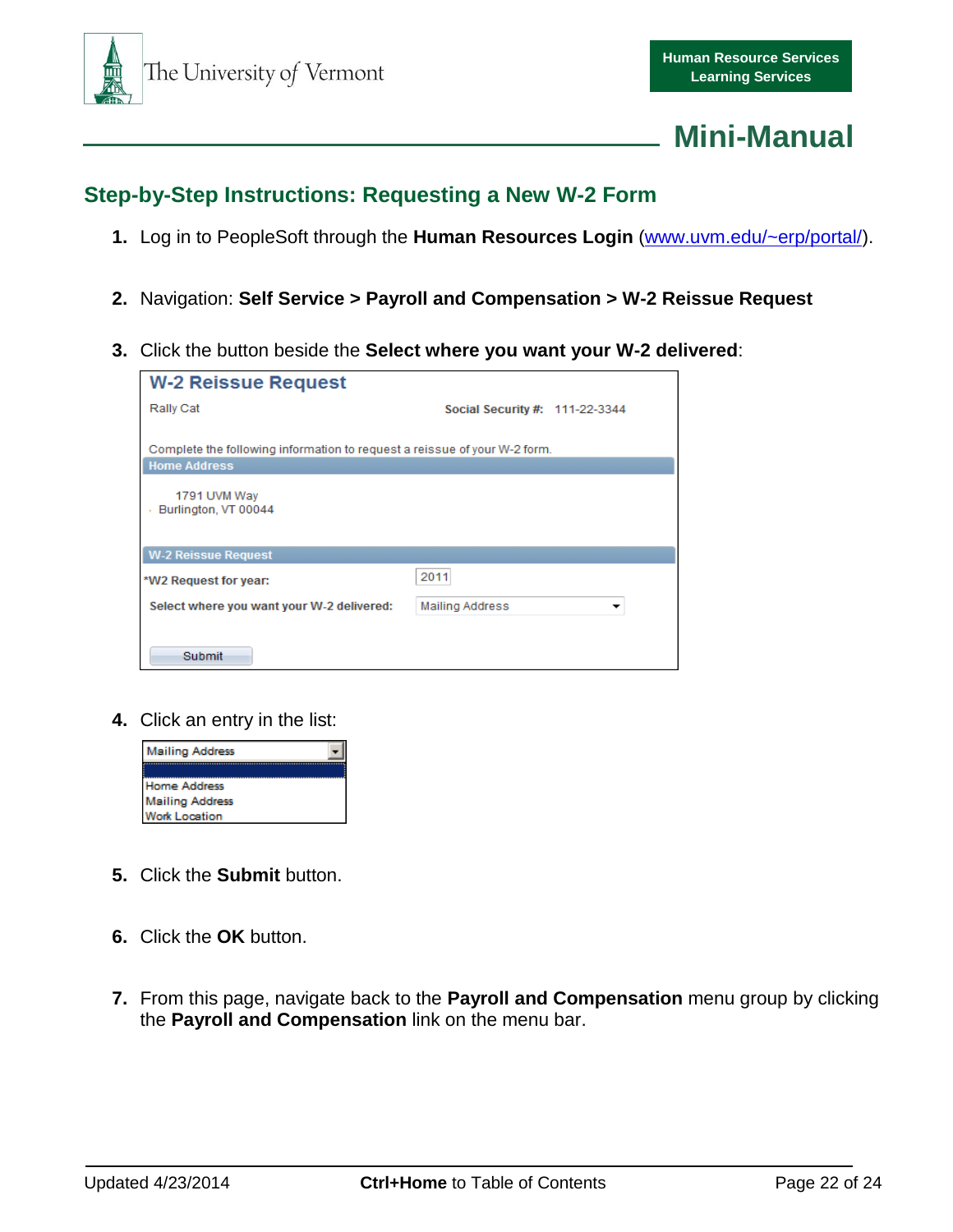

## <span id="page-22-0"></span>**Frequently Asked Questions**

### <span id="page-22-1"></span>**Can I view the UVM contribution to my 403b in PeopleSoft?**

It can be viewed on the paycheck.

## <span id="page-22-2"></span>**What is the \$1.96 Life Credit in the earnings box on my paycheck?**

This is UVM's contribution to the cost of the basic life insurance policy.

### <span id="page-22-3"></span>**Why is my Long-Term Disability insurance cost different?**

If you have Long-Term Disability insurance through UVM, it may be apparent that the net pay is different due to changes in the way we calculate the cost of this insurance. Previously, insurance cost was calculated based on the mid-point of a pay scale. Now it is calculated based on the actual covered earnings.

## <span id="page-22-4"></span>**How do I print my paycheck?**

See the mini-manual [Understanding Your](http://www.uvm.edu/hrs/skills/manuals/paycheck.pdf) Paycheck.

### <span id="page-22-5"></span>**What does the extension field mean in the home phone number entry?**

When adding or changing a home phone number, do not use the extension field to put in the UVM extension (6-XXXX). This field would only be used if the home phone number included an extension (group housing, for example).

## <span id="page-22-6"></span>**Helpful Links**

Here are links to register for related classes, policies, and other resources (including video tutorials).

- [Open Lab Schedule](http://www.uvm.edu/hrs/?Page=skills/openlabs.html&SM=skills/skillsmenu.html)
- [Vermont W-4 Tax Form](http://www.state.vt.us/tax/pdf.word.excel/forms/business/w4vt.pdf)

## <span id="page-22-7"></span>**Relevant UVM Departments**

- **[Human Resource Services](http://www.uvm.edu/hrs/)**
- **[UVM Emergency Management CatAlert](http://www.uvm.edu/~emergncy/?Page=catalert.html)**